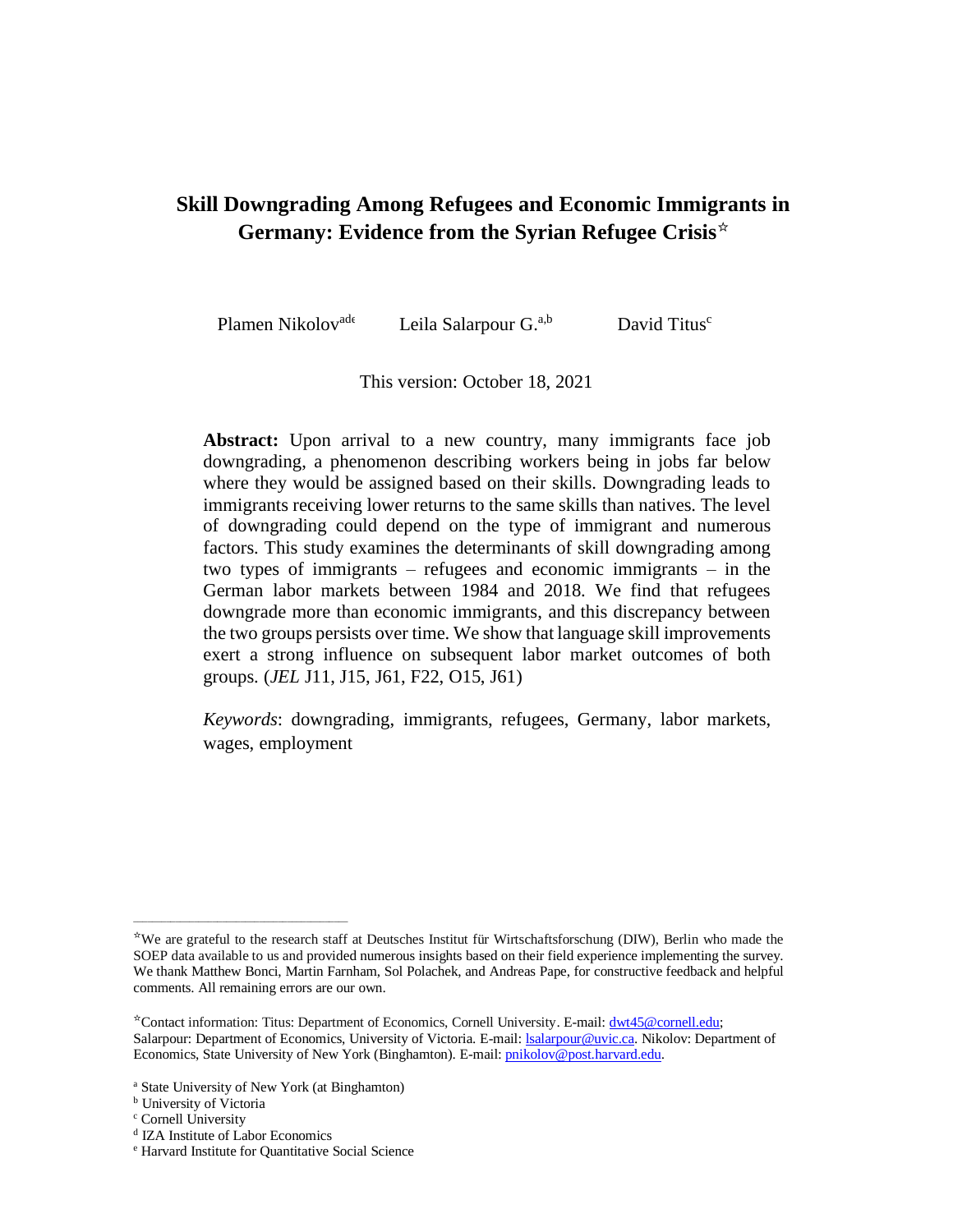# **1. Introduction**

Immigration into Germany skyrocketed in the 2010s (BPD, 2018) due to liberalized migration policies and the 2011 Syrian refugee crisis. The economic performance of immigrants has significant economic and social consequences for the host country and is at the heart of numerous immigration debates. Among the issues of particular importance is the so-called skill downgrading, which occurs when immigrants obtain lower economic returns to their skills than comparable native workers. Downgrading implies that immigrants receive lower wages for the same skills than natives. Immigrants could also skill downgrade in a different sense: they work in different occupations than natives even if they hold comparable education and work experience.

Extensive empirical literature documents the magnitude of the downgrading phenomenon in various high-income settings (Eckstein and Weiss, 2004; Dustmann, Frattini, and Preston, 2013; Dustmann and Preston, 2012; Kossoudji and Cobb-Clark, 2000; Borjas, 2003). A better understanding of the magnitude of skill downgrading is essential because it can generate considerable labor market frictions in the employment outcomes of immigrants – job-skill mismatches. Moreover, the presence of downgrading can significantly influence how immigration inflows affect lower-skill native workers. Numerous studies aim to assess the immigration impacts on labor market outcomes by classifying workers into national skill-cell or education-experience categories (Breell et al., 2020).<sup>1</sup> If immigrants downgrade, obtaining estimates based on the skill-cell approach and the mixture approach on how immigrants affect the labor market outcomes of natives will be biased.

<sup>&</sup>lt;sup>1</sup> Studies classifying immigrant inflows into education-experience cells on a national level rely on the so-called "national skill-cell approach." An alternative econometric approach uses variation in the total immigrant flow into a country based on regions ("spatial approach"). A third approach relies on variation in immigrant inflows across education groups and regions (a "mixture approach").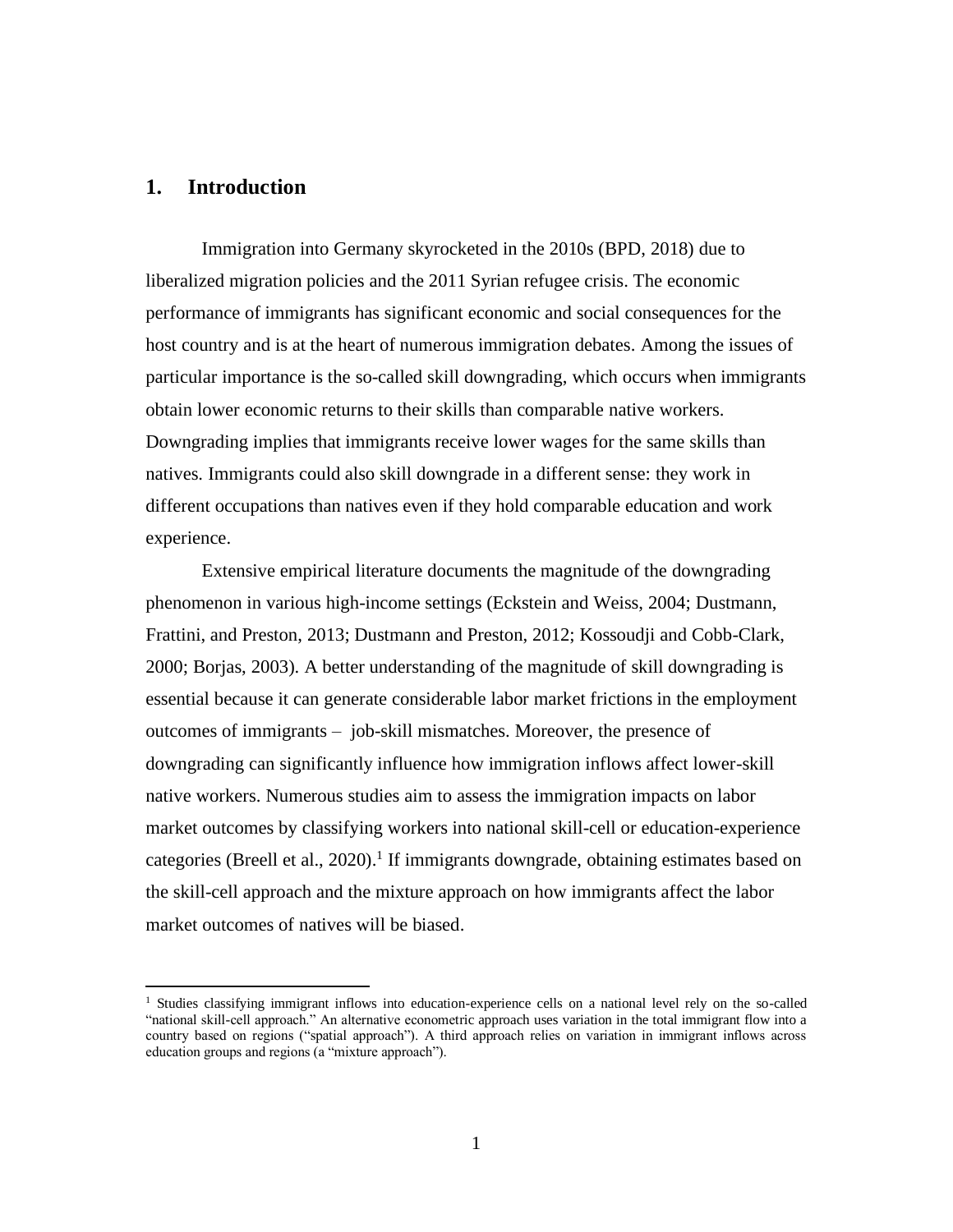This study examines the economic performance of two types of immigrants in Germany: economic immigrants and refugees. An important characteristic distinguishing the two groups is that economic immigrants typically opt to migrate if their migration maximizes household income and could return to their country of origin. In contrast, refugee immigrants migrate primarily for political reasons. Given the distinct characteristics of the two groups, we specifically examine for differences in the magnitude of skill downgrading. Significant downgrading for either group has crucial economic implications for the immigrants' welfare and has potential implications for productivity losses in the host country if significant job-skill mismatches occur. First, we focus on the degree of downgrading differs between these two groups. Second, we attempt to shed light on how the two groups differ in the assimilation process. We specifically focus on determining the degree of skill downgrading and investigating whether wage convergence differs between the two groups.

We conduct our empirical analysis using the German Socio-Economic Panel (SOEP), an annual panel survey of households and individuals. The SOEP collects rich longitudinal data on labor market outcomes for natives and various immigrant groups in Germany. Our analysis uses the SOEP main and migration samples to study labor market outcomes of immigrants who arrived in Germany between 1995 to 2018. Our empirical strategy investigates how wages and employment outcomes vary for different immigrant groups, accounting for differences in human capital, work experience, occupational features, and other labor market characteristics.

Our analysis reveals several findings. First, consistent with the existing studies, we show that both economic and refugees downgrade significantly upon arrival. However, we show that refugees downgrade differently based on gender: females downgrade more in hourly wages (conditional on working) but less in employment. Second, despite the initial downgrading, we find evidence of refugees converging to the other immigrant groups regarding wages. Male refugees do not converge at all in hourly wages, while female refugees converge relatively quickly. Third, we shed light on the significant role that language acquisition can exert in boosting worker wages of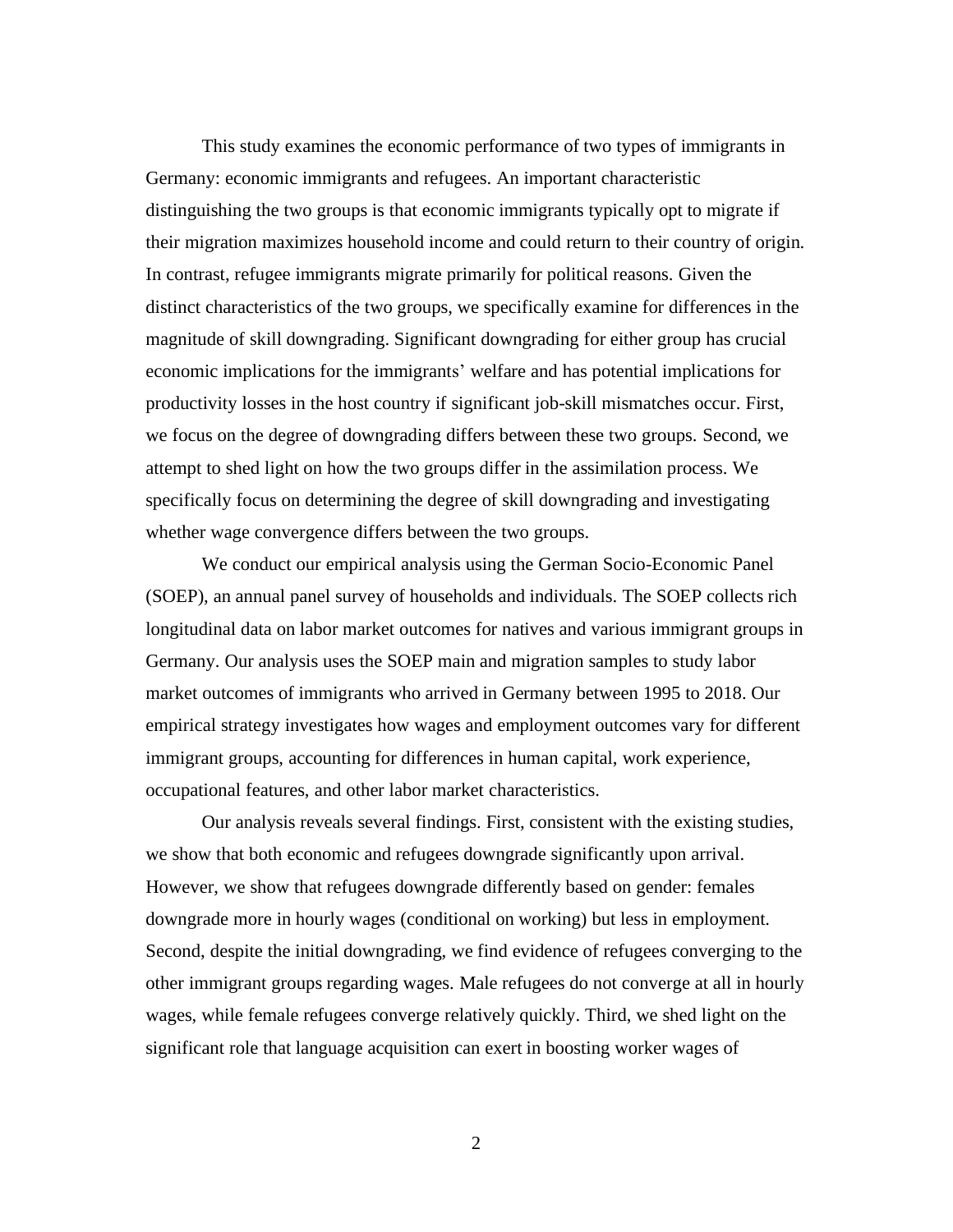immigrant groups. With respect to employment status changes, we show that improving language abilities carries a higher return for refugees than economic immigrants among the male sample. However, female refugees have no extra return in employment compared with female economic immigrants. Finally, regardless of gender, our analysis reveals that refugees do not receive extra wage returns to language skill improvements compared to economic immigrants.

Our study advances the literature in two significant dimensions. In contrast to previous studies (Cortes, 2004; Ruiz and Vargas-Silva, 2018), we show that gender the magnitude of skill downgrading could hinge critically on gender. Second, we shed light on the role of various factors that help particular immigrant groups converge in wages and employment status relative to economic immigrants and natives.

The remainder of the paper proceeds as follows. Section II overviews the related literature and unresolved issues. Section III describes the data. Section IV outlines the empirical strategy. Section V presents the results. Section VI concludes.

## **2. Literature Review**

#### A. Causes of Migrant Choices for Economic Immigrants and Refugees

A core feature of economic migration models relates to what motivates people to migrate. The Roy model, for instance, predicts that immigrants self-select into nations where they expect to earn more than they would in their home country.<sup>2</sup> However, this framework may not apply to all immigrant groups. Refugees do not migrate for economic reasons. Instead, they migrate as a consequence of violence or oppression in their country of origin. Since their top priority is to find a safe country that will accept them, refugees may not reach a destination that fits their prior education and work experience or produce an optimal job-skill match. Moreover, refugees are unlikely to prepare to locate an optimal job-skill match in the new labor market. Borjas (1982)

 $2$  See Borjas (1987) for a detailed application of the Roy model to immigration.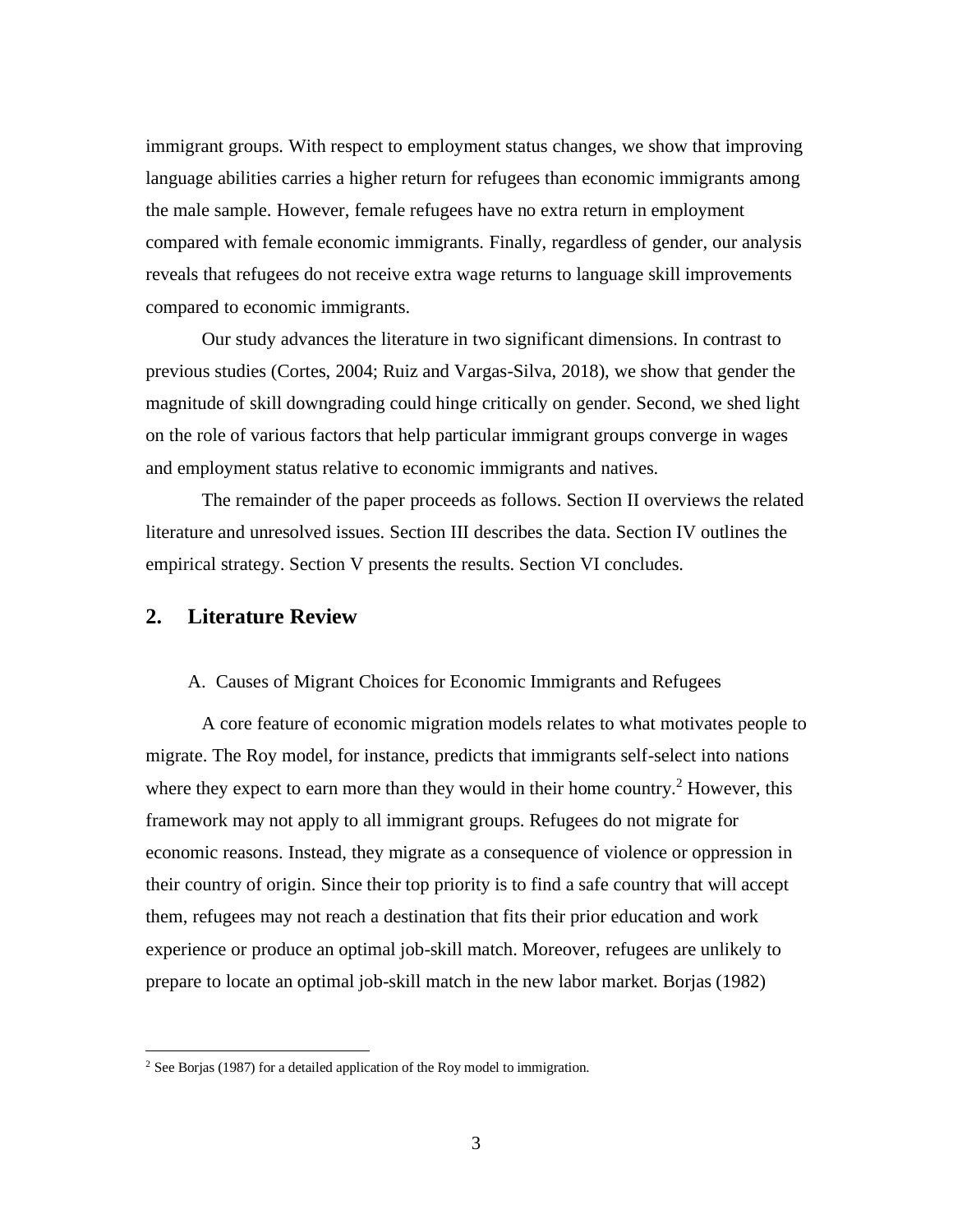contends that these factors imply that refugees have lower initial returns to their human capital than economic immigrants with similar characteristics.<sup>3</sup>

The differences between economic immigrants and refugees carry over to language acquisition. Since refugees do not prepare for life in a new country before migrating, they may lag behind other immigrants' initial host country fluency. Although Cortes (2004) observes no differences in host country fluency between immigrants and refugees in the US, Brell et al. (2020) find that refugees in Europe begin with worse language skills than other new immigrant groups. Thus, refugees in countries like Germany may face higher language barriers than their economic counterparts. Although the exact impact of language is difficult to estimate, studies consistently find that poor language fluency has adverse impacts on immigrants' labor market outcomes. <sup>4</sup> Chiswick and Miller (2002) report that immigrants with low English fluency in the U.S. have much lower returns to education. Cortes (2004), Yao and Ours (2015), and Lessem and Sanders (2020) find that better fluency increases earnings. Meanwhile, Kostenko et al. (2012) assert that language ability is crucial in preventing occupational downgrading. Thus, refugees may be set further back in the labor market through lower fluency than other immigrants.

#### B. Immigration Barriers for Economic Immigrants and Refugees

In addition to the language obstacle, occupational and employment regulations affect economic immigrants and refugees differently. Market barriers – occupational

<sup>3</sup> Borjas (1982) explains this point further, likening refugees to workers who are unexpectedly laid off, compared to other workers who plan to quit and re-enter the labor market.

<sup>4</sup> As articulated by Dustmann and Van Soest (2001), measurement error can bias results, and correlation between language acquisition and unobserved ability can lead to endogeneity problems. It is challenging to design an exogenous instrument for language, but studies using instruments often reach different results from OLS. Chiswick and Miller (1995) find that OLS underestimates the impact of language on earnings. When Yao and Ours (2015) use OLS, they record only small penalties for poor language ability for both men and women in the Netherlands. But when they instrument for language with an interaction of age at arrival with languages spoken as a child, they discover a 48 percent earnings penalty for women. Dustmann and Fabbri (2003) do not find different results from OLS with their instrument when testing employment, but they do find divergent results when regressing on earnings.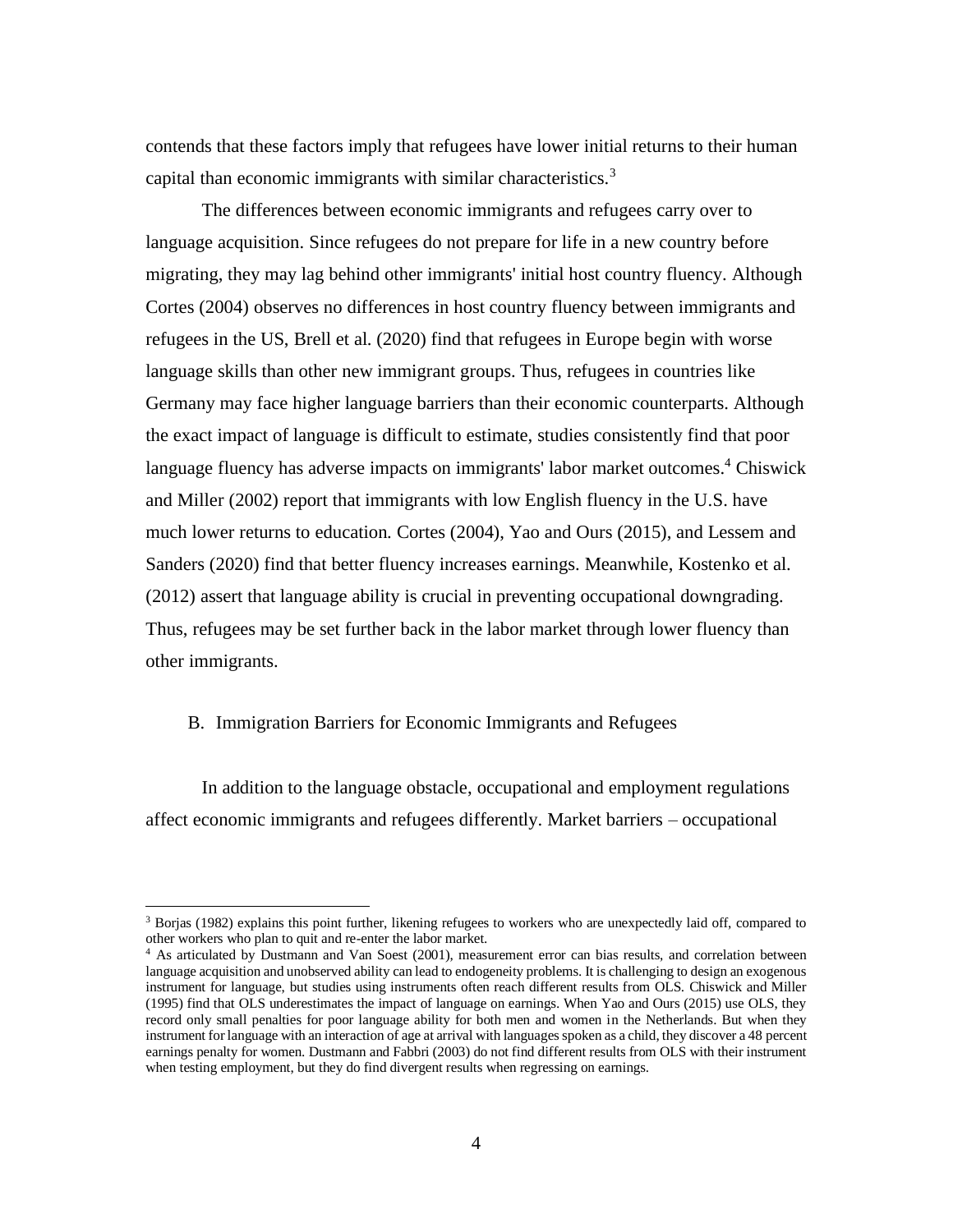licensing and work permits – can generate additional market frictions.<sup>5</sup> Moreover, refugees face additional restrictions. Many countries in Europe, including Germany, temporarily bar refugees from employment upon arrival, influencing their short-run and long-run performance in the labor market.<sup>6</sup>

Refugees and economic immigrants may also differ in their choice of location within the host country. Immigrants who seek to maximize their earnings tend to settle around "thicker" labor markets. Refugees, however, often have limited choices in where they initially settle. In Germany, for example, the government disperses refugees into districts quasi-randomly based on a rule, the Königsteiner Schlüssel formula. Because of this policy, refugees cannot self-select into more propitious districts, at least not in the short run. The placement rule makes it challenging for refugees to settle in co-ethnic areas. When migrants sort into areas exhibiting higher shares of their ethnic groups, this pattern of migration sorting can lead to beneficial outcomes. Beaman (2012) finds that immigrants have a higher employment probability in ethnically concentrated areas, primarily due to immigrants forming better social networks conducive to subsequent employment opportunities. Simmilarly, Damm (2014) finds that immigrants in Denmark have higher employment rates in areas with higher fractions of ethnic minorities as a share of the overall population.

Refugees do not prepare for their relocation and meet higher regulations and limited location choices in their host countries. Therefore, some studies show that refugees downgrade more than other immigrant groups. Cortes (2004) finds that both male and female refugees in the U.S., initially earn less than their non-refugee counterparts. Similarly, Ruiz and Vargas-Silva (2018) demonstrate significant earnings and employment gaps between economic immigrants and asylum seekers in the U.K. Unlike Cortes (2004), Ruiz and Vargas-Silva (2018) find that the gap is wider for

 $<sup>5</sup>$  Lessem and Sanders (2020) find that eliminating occupational barriers in the US would increase the initial earnings</sup> of high-skilled immigrants by 38 percent.

 $6$  Brell et al. (2020) discuss the impact of temporary employment bans in more detail.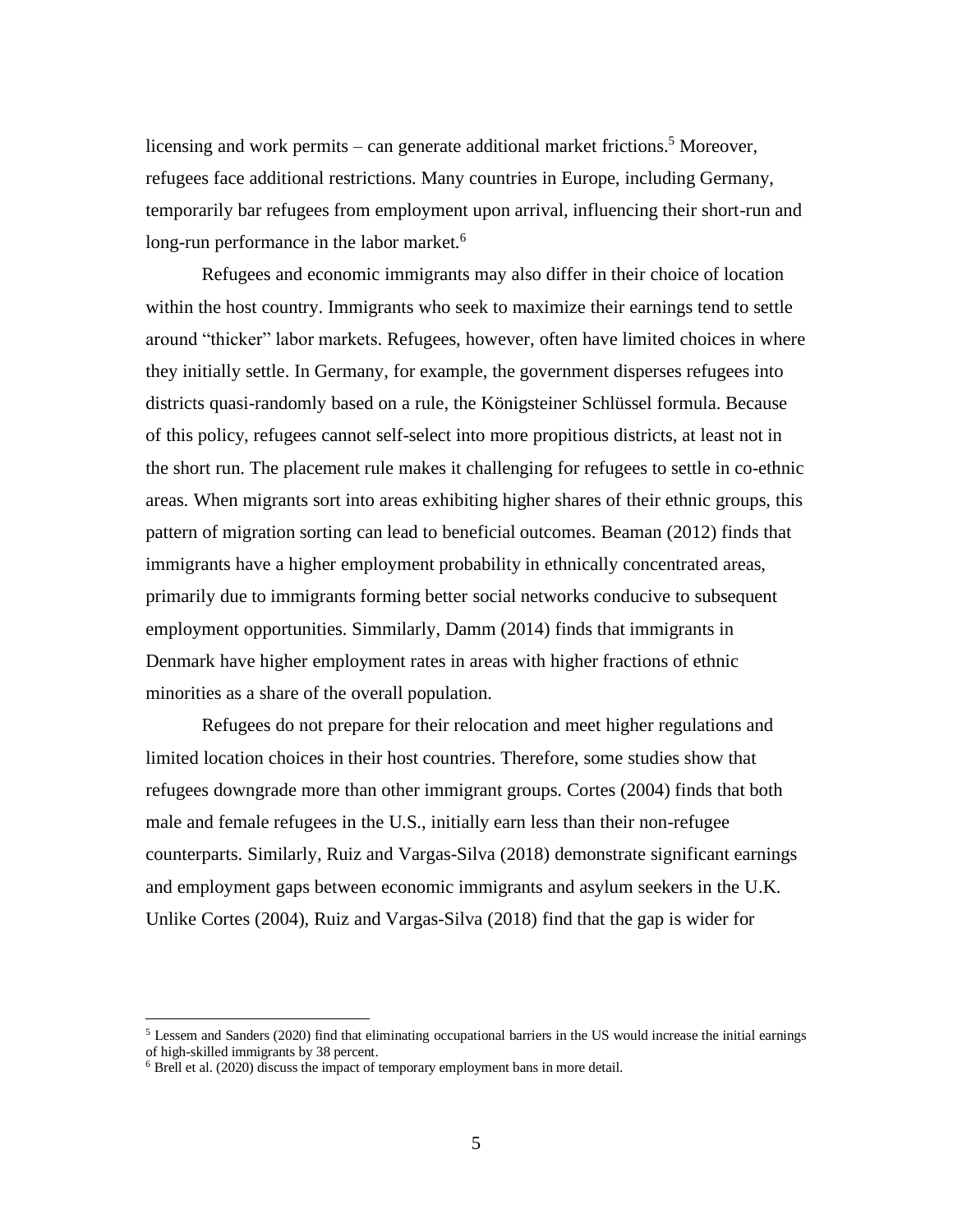females than males. Existing studies show a consistent finding: the two immigrant groups exhibit an initial gap in employment and earnings.<sup>7</sup>

Existing studies demonstrate that refugees fare worse in the short-term labor market outcomes than other immigrant groups. However, what remains unclear is whether these initial disadvantages persist in the long run. Furthermore, no existing studies investigate what factors can help mitigate the disparity between the two immigrant groups. Although there is widespread agreement that refugees downgrade more than other immigrants upon arrival, there is no consensus on whether the two groups converge in employment and earnings over time. Cortes (2004) observes that refugees in the U.S. catch up to (and even surpass) economic immigrants in earnings after ten years. The study attributes this pattern to the expected length of stay. $8$ Dustmann et al. (2017) find that refugees in the E.U. catch up to other immigrants in employment. In contrast to these two studies, Brell et al. (2020) discover that, while refugees converge towards immigrants, the employment and earnings gap persists in many European countries. Ruiz and Vargas-Silva (2018) report convergence in employment in the U.K. but a persistent gap in earnings. The long-term outlook for refugees likely varies by nation.<sup>9</sup>

Although existing studies have examined the initial gap between the two groups, the long-run trajectory and its underlying causes remain unclear. Our empirical analysis investigates whether refugees subsequently upgrade and converge in their earnings and employment. We also provide speculative evidence on some of the mediating channels behind these patterns.

<sup>7</sup> See also Dustmann et al. (2017), Neuman (2018), Brell et al. (2020).

<sup>&</sup>lt;sup>8</sup> Assuming that it is more difficult for refugees to return to their home country, Cortes contends that they invest more in host country-specific human capital than other immigrants. This point is also made by Borjas (1982). Corroborating this theory is Cortes's finding that refugees in the US rise faster in educational attainment and become more fluent in English over time relative to their non-refugee counterparts. However, Dustmann et al. (2020) note that long-term refugees in Europe lag behind other long-term immigrants in fluency.

<sup>&</sup>lt;sup>9</sup> Another explanation for these disparities is the use of panel data by some, compared to cross sectional data by others. Using cross sections over long periods allows new cohorts to enter the sample and bias the results. This problem is most notably articulated by Borjas (1985). Ruiz and Vargas-Silva (2018), who use cross sectional data, hypothesize that this may cause the disparity in their results with the panel-level approach by Cortes (2004).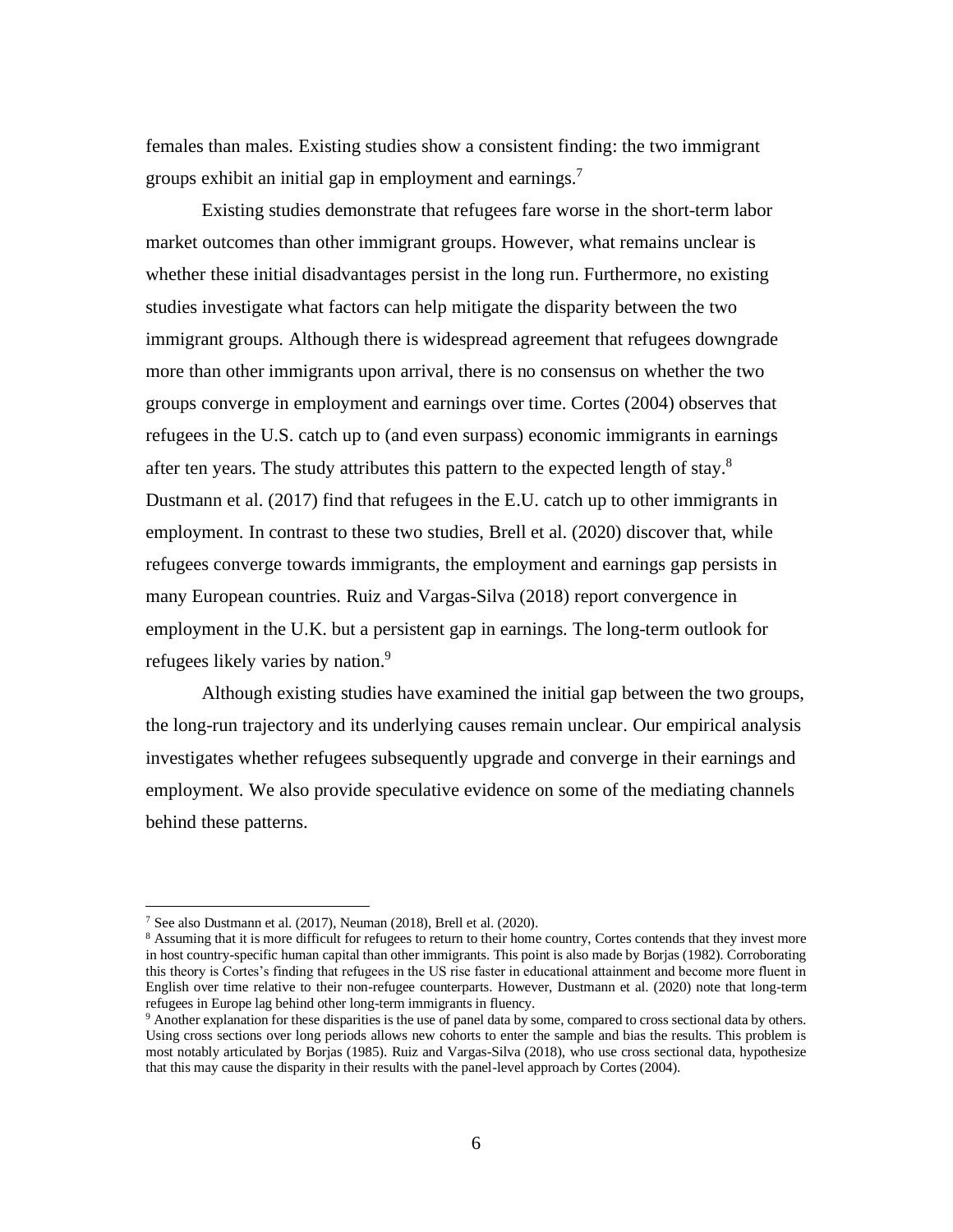## **3. Data and Summary Statistics**

#### A. Data Sources

**The German Socio-Economic Panel (SOEP).** Our analysis draws on data from the German Socio-Economic Panel (SOEP). The SOEP, an annual panel survey of households and individuals in Germany, follows a similar structure to the U.S. Panel Study of Income Dynamics. The SOEP was first conducted in 1984 in West Germany with about 4,500 households. After the German reunification, the survey added 2,170 households from East Germany in 1992. The survey supplemented the core sample with refreshment samples in 1998 and 2000, substantially increasing the total survey sample size. The current survey covers 30,000 individuals from 15,000 households. The panel follows individuals at the household level. However, all participants aged 16 years or older go through face-to-face interviews. We use data drawn from survey waves conducted between 1995 and 2018. However, we focus on individual labor market outcomes. Therefore, we analyze labor market outcomes for years before the survey (a particular survey year elicits employment data for the prior year).

An attractive feature of the SOEP is that the survey collects rich longitudinal data on labor market outcomes for immigrants in Germany. In 2013, the survey added an immigrant sample of 5,000 persons. The new immigrants were sampled based on the 2011 Census to account for compositional changes since 1995. In addition to standard demographic and socioeconomic characteristics, the survey also collects information on other variables we analyze: German-language skills, the country of birth, and current location in Germany.

**SOEP Data on Immigrants and Refugees**. In addition to the primary SOEP sample, we also draw on from the IAB-SOEP Migration Sample. This additional dataset contains data highly suitable to our main research question. The survey collects data, from 4,964 people in 2,723 households, on the living situations of new immigrants to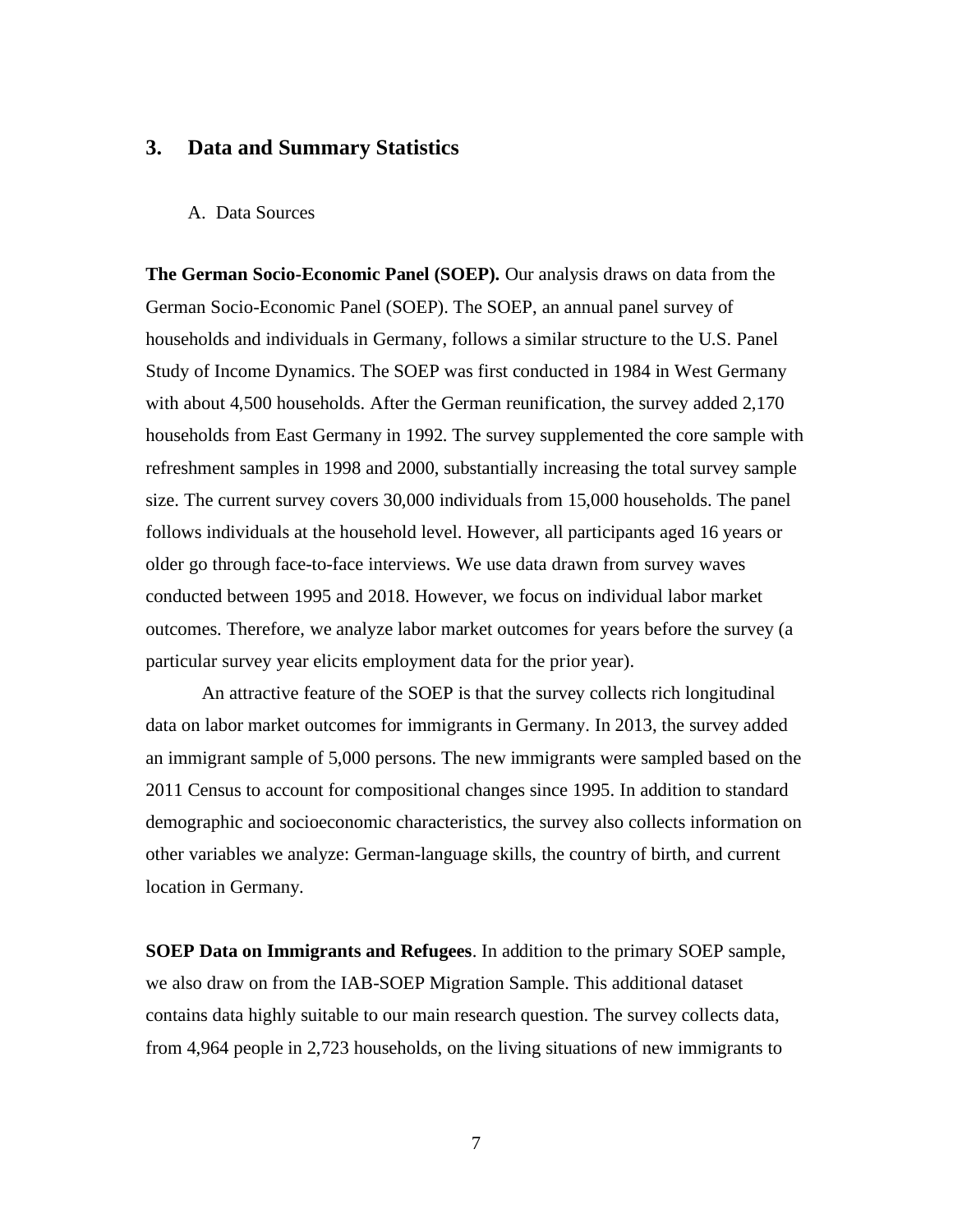Germany. The survey collects information on immigrants, including their country of origin, pre-immigration education, labor market status, and family background characteristics. In addition to various human capital proxies (i.e., educational attainment), the migration sample elicits German skills in speaking, reading, and writing at two points in time: upon their arrival in Germany and at the time of the survey. Each skill was self-assessed by the respondents using a Likert scale ranging from excellent (5), good (4), sufficient (3), poor (2), and none (1). Because the migration sample is a panel, the survey collects data on immigrants over time, allowing us to observe changes across different periods.

This additional sample also has several critical advantages suitable for our empirical analyses. First, the individual data is linked to register data from the Integrated Employment Biographies (IEB) database of the Institute for Employment Research (IAB), which contains rich labor market history of individuals in Germany. This linkage provides information on wages and salaries, employment, unemployment and benefit receipt, and many other variables that are particularly relevant to labor market issues.

In addition to labor market data, the migration module details the complete migration, education, and labor force participation histories in the country of origin and any other countries of residence. Such data can enable a thorough analysis of significant life events in the respondent's home country, Germany, or other countries. In addition, the data can enable economic analyses of the integration progress into the German labor market and other societal aspects. The migration questionnaire also includes several new questions on earnings and labor market integration and occupational status before migration, migration decisions in the family and partnership context, and purposes and transfer channels of remittances.

We only include employable persons aged 16–65. We restrict the sample to first-generation immigrants born abroad and exclude individuals with missing information about their year of migration, language skills, and residence status. There are six different categories of immigrants: family members, asylum seekers, ethnic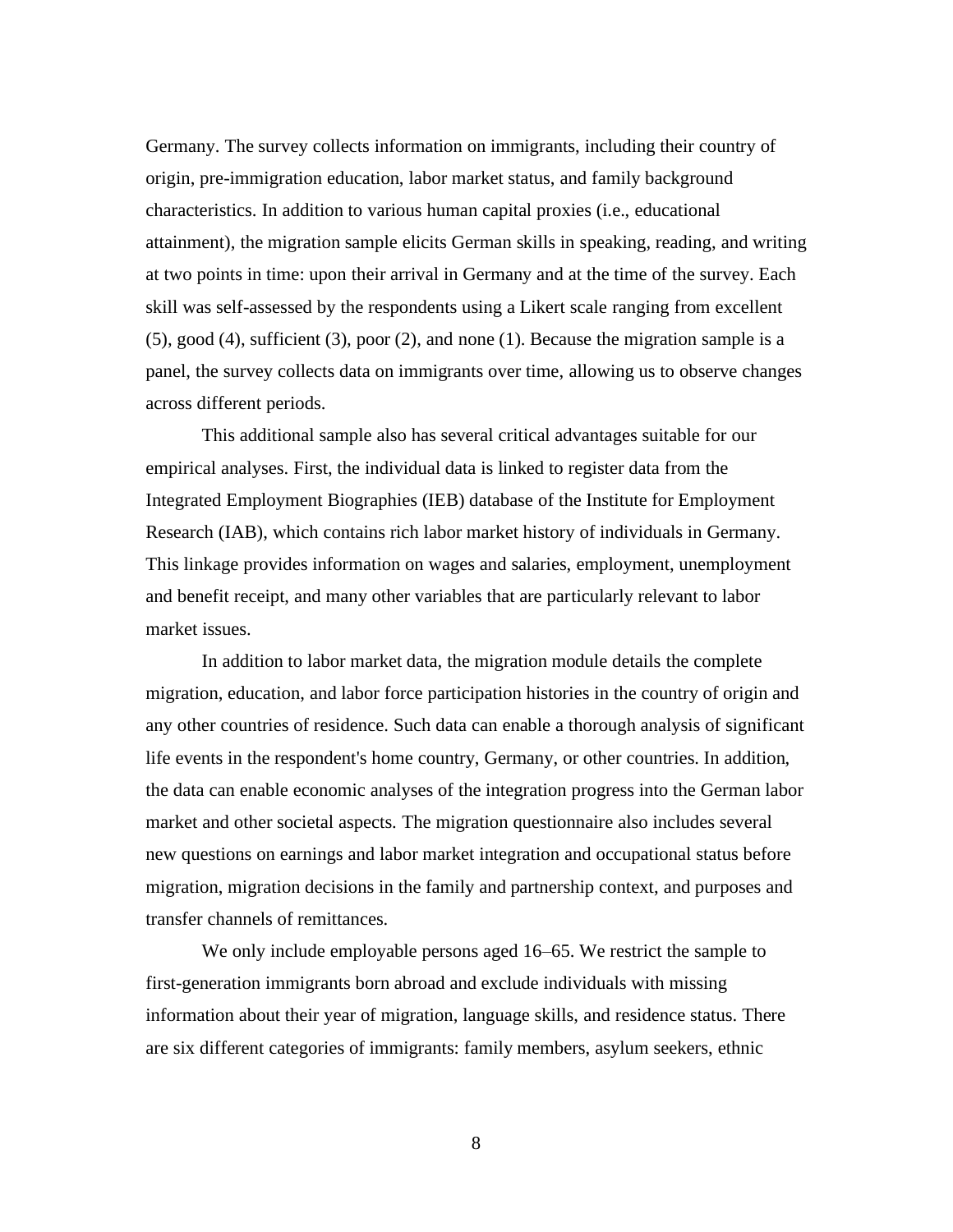Germans, students and apprentices, immigrants who arrived as job searchers in Germany, and immigrants with a job commitment, whereas the two latter groups are at the center of attention in our empirical analysis. We code immigrant status as a binary indicator; we define immigrants based on information regarding a foreign birth. We also create a variable capturing year since immigration, calculated as the difference between the survey year and the year of arrival in Germany. This variable is a proxy for the experience gained in the country and opportunities for social integration.

In our analysis, we distinguish two categories: economic immigrants and refugees. We define an economic immigrant as someone not born in Germany but residing in Germany and not explicitly flagged as a refugee in the survey. The group of refugees comprises individuals whom the SOEP defines as either asylum seekers or refugees. Most of our refugee observations are newer arrivals, with a big jump in refugees surveyed in 2016. About 7 percent of immigrants in our sample, the vast majority of whom are non-refugees, have no reported year of migration and are excluded from our analysis.

**Labor Market and Other Socioeconomic Outcomes.** For our empirical analysis, we use data on employment status and earnings. We define employed individuals as those who report currently working. To minimize potential measurement error in employment classification, we classify individuals whose hourly wage rate falls below a particular benchmark (i.e., less than 3 euros per hour) as not employed.<sup>10</sup> We do not include selfemployed head of households as the reported earnings of this group has a capital income component. We transform monthly gross earnings into hourly gross earnings using data on the working hours per week.

B. Descriptive Statistics

 $10$  This approach rules out some observations with implausibly low values for earnings.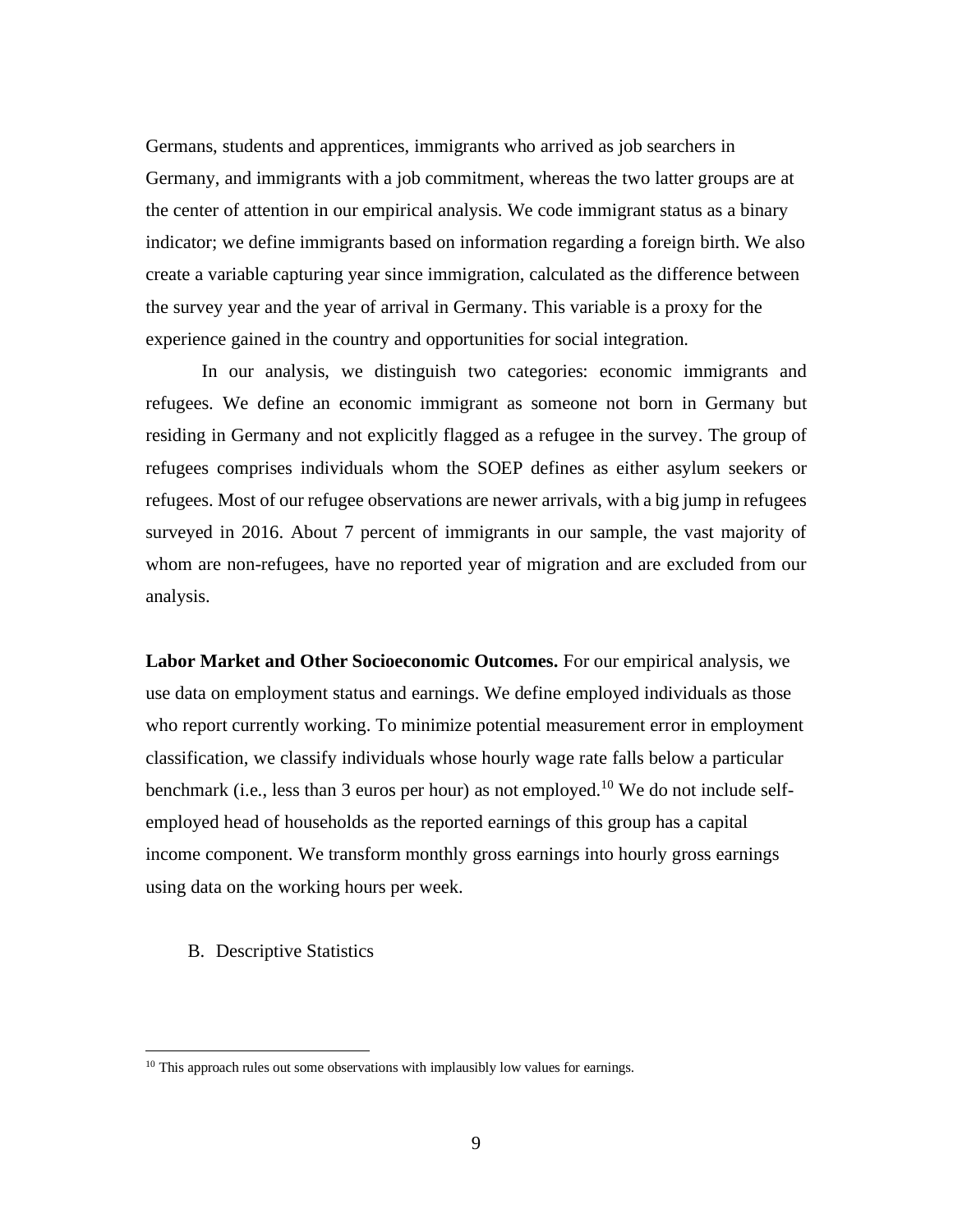First, we start with an overview of the analysis sample. Table 1 reports the number of observations aged 16-65 by type and years since migration. The table includes observations from immigrants interviewed in multiple years. In total, the sample comprises 13,606 economic immigrants. We analyze 90,941 observations from these immigrants. There are 9,304 unique refugees, with 19,837 observations. The SOEP initially surveyed eight thousand sixty-six refugees within their first five years in Germany, and most of these come from more recent refugee cohorts. Both refugees and economic immigrant observations have a similar distribution of males and females over time.

#### [Table 1 about here]

Table 2 reports the number of immigrants aged 16-65 by country of origin and immigration period.<sup>11</sup> The number of refugees has significantly increased in the analysis period: 8,007 of the 9,304 refugees entered Germany in 2011 or later. Unlike previous cohorts, the most recent refugee cohort hails from a Middle East country. Refugees from Syria in the most recent cohorts constitute a significant source of immigration inflows. Economic immigrants come from a broader set of countries. The majority of our economic immigrant sample entered Germany before 1995.

#### [Table 2 about here]

Table 3 details the summary statistics of our analysis sample.<sup>12</sup> We report data on native Germans for comparison purposes. As the numbers reveal, compared to the native population, immigrants have fewer years of schooling, report smaller family sizes, live in larger households, and are more likely to be married than natives.

<sup>&</sup>lt;sup>11</sup> Although the legal working age in Germany is 15, our sample has no relavent data on anyone below age 16.

 $12$  Religious affiliation is not well-populated data. However, based on the available data, immigrants tend to be more Christian, while refugees are from Muslim backgrounds. This follows the pattern of immigration presented in table 2 and the origin country of immigrants.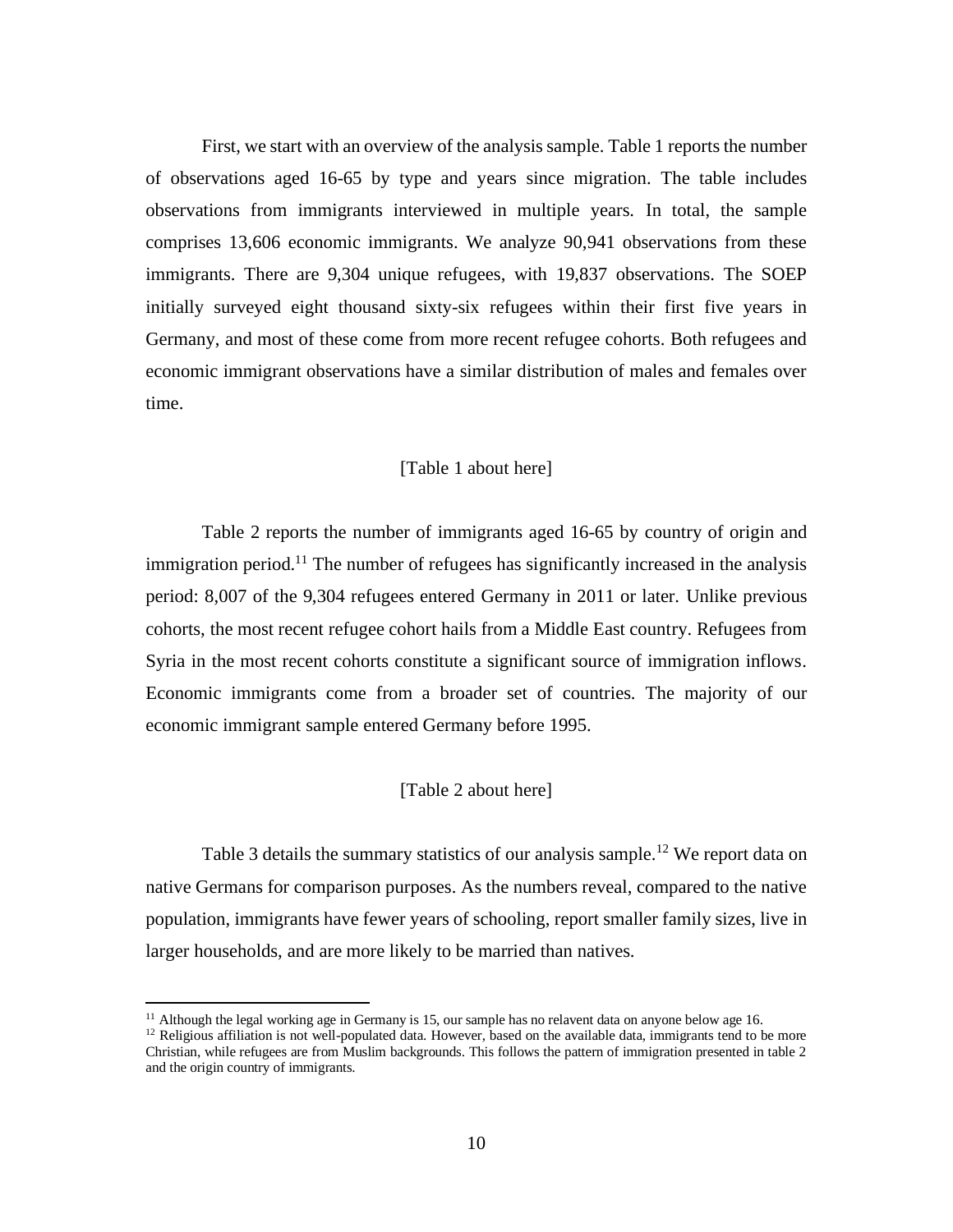In addition to differences between Germans and immigrants, the table reports descriptive statistics on economic immigrants and refugees. In terms of age, refugees are six years younger on average than economic immigrants. Refugees have a higher number of children living in the household. Moreover, unlike economic immigrants, there are differences by gender: female refugees are more likely to be married, live in a larger household, and have a higher number of children in the household than male refugees.

The data in the table reveals that refugees have lower levels of education and language ability compared to economic immigrants. Economic immigrants appear to have significantly higher levels of education: economic immigrants have one more year of education on average, and refugees have significantly higher high school dropout rates. Refugees are rated 0.7 to 0.8 points lower in German-speaking ability.

In terms of labor market outcomes, refugees report worse employment and wage than economic immigrants. Male refugees are less than half as likely to be employed as male economic immigrants. Female refugees are more than three times less likely to be employed. In addition, among employed refugees, a higher fraction reports part-time status employment compared to economic immigrants. In terms of wages, refugees report lower hourly wages.

#### [Table 3 about here]

Table 4 compares the characteristics of economic immigrants and refugees by years since migration into Germany. A longer length of stay positively correlates with educational attainment and language ability. In terms of long-run outcomes, refugees with more extended stay have similar education and German fluency levels to comparable economic immigrants. Figure 1 provides additional information on this issue. It displays data on the average educational attainment and the trajectory of language ability over time in Germany for both economic immigrants and refugees.

[Table 4 about here]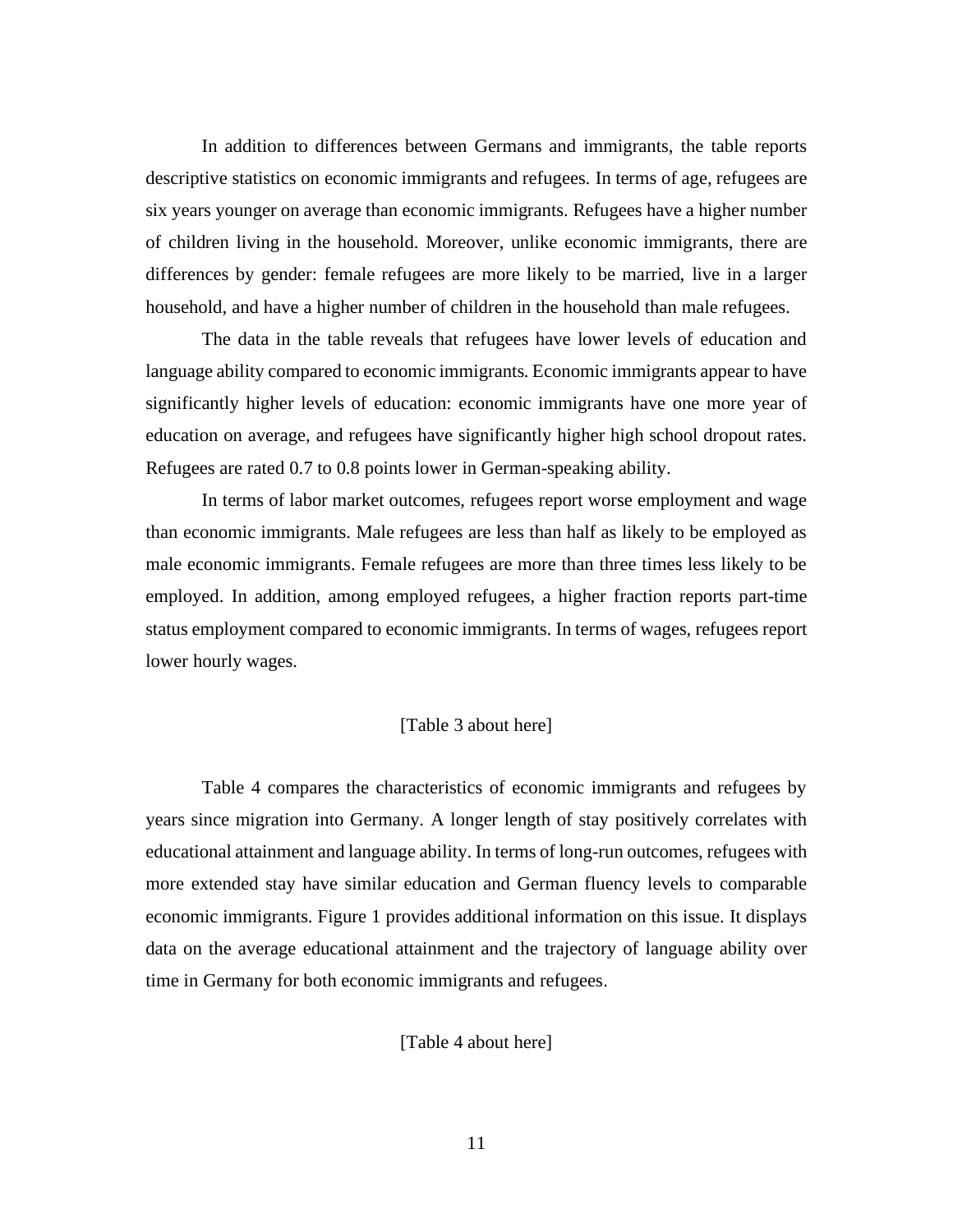When we examine the first ten years since migration in the first and second panels, we see that refugees with a longer length of stay in Germany are more educated than newer refugees. At the same time, the educational level of economic immigrants remains constant. The result is that both male and female refugees with 15 years in Germany have about the same educational level as comparable economic immigrants. One interpretation is that refugees make more educational gains over time than economic immigrants. This conclusion would be in line with findings from Cortes (2004). However, an alternative explanation is also plausible: older refugee cohorts have different levels of education than the new refugee cohort.

#### [Figure 1 about here]

The first panel implies that the latter explanation plays a significant role: although males and females follow a similar pattern in their first 15 years in Germany, male refugee education is negatively associated with years since migration after 15 years. Improvements in educational attainment are unlikely to explain this particular pattern: change in the compositions of the refugee cohorts is a more plausible explanation of the higher educational attainment over time. The third and fourth panels show that language ability positively correlates with time spent in Germany for both economic immigrants and refugees. The new refugees have worse German-speaking ability than new economic immigrants. However, older refugee cohorts have similar fluency levels.

# **4. Empirical Strategy**

Next, we present our empirical approach, which allows us to investigate the determinants of wage growth between refugees and economic immigrants. Using the individual longitudinal SOEP data, we conduct our empirical analysis on a sample of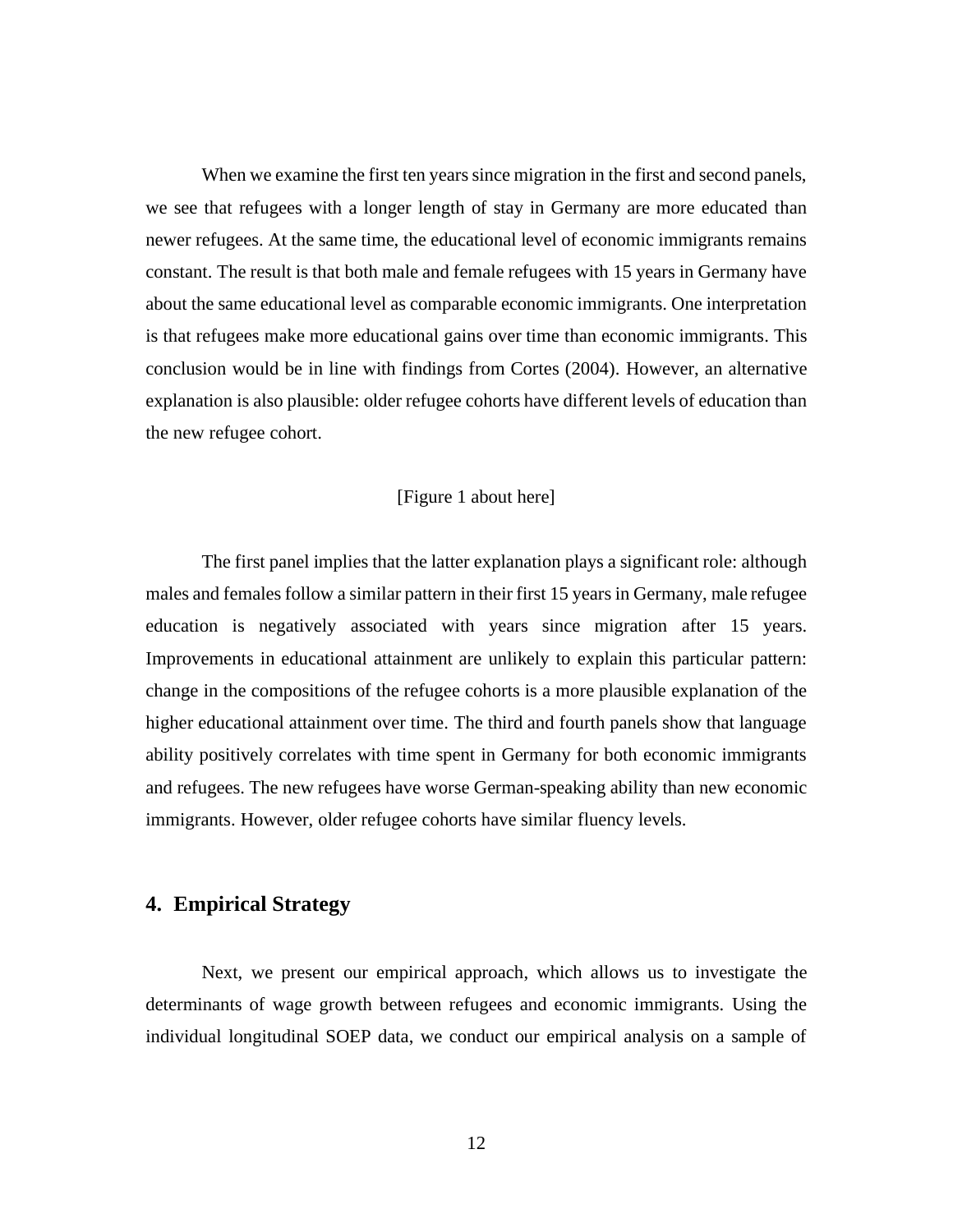immigrants (refugees and economic immigrations) in Germany, ages 16-65, surveyed between 1984 and 2018. We examine the determinants of earnings growth through a series of Mincer-style equations of the following form:

$$
Y_{ict} = \alpha_0 + \alpha_1 D^{Refuge} + \mathbf{X}_{ict} \gamma + \alpha_2 \text{Language}_{ict} + \alpha_3 \text{Education}_{i,t} + \alpha_4 \text{Stay}_{ict} + \delta_s + \delta_t + \delta_s \times \delta_t + \delta_0 + \epsilon_{ict} \quad (1)
$$

For  $Y_{i,t}$ , we use two outcomes: logged hourly wage and employment status (set to 1 if the person reports being employed, and zero otherwise). We used the regressions with a binary outcome using a linear probability model. The specification is estimated at the state level, c.  $D^{Refuge}$  is a dummy variable, indicating a refugee status immigrant. Language<sub>i,t</sub> is a proxy variable for fluency in the German language. Although the raw German-language skills measure uses a Likert scale variable, we standardize this measure.<sup>13</sup> *Education*<sub>*i,t*</sub> is a vector of educational attainment indicators: whether the person completed a high-school education and completed more than high-school education; the reference group for the educational variable is the group of people having less than high-school.  $Stay_{it}$  is the length of stay in the host country; the variable comprises four groups: up to five years, six to ten years, eleven to fifteen years, and more than fifteen years (less than five years is the base group). We also include a vector of demographic and socioeconomic characteristics,  $X_{i,t}$ , which accounts for age, gender (binary indicator), whether the person is currently married, and the number of children in the household. Finally, we include state fixed effects  $\delta_{s}$ , year effects  $\delta_{t}$  interactions of state and year, and country of origin fixed effects  $\delta$ .

We focus on several variables of interest. The first coefficient of interest is  $\alpha_1$ . It indicates how refugees perform relative to economic immigrants. We also examine the set of coefficients, γ, associated with the vector of socioeconomic control variables, which will shed light on critical constraints for wage growth between refugees and

<sup>&</sup>lt;sup>13</sup> The Likert scales for German skills range from excellent (5), good (4), sufficient (3), poor (2), and none (1).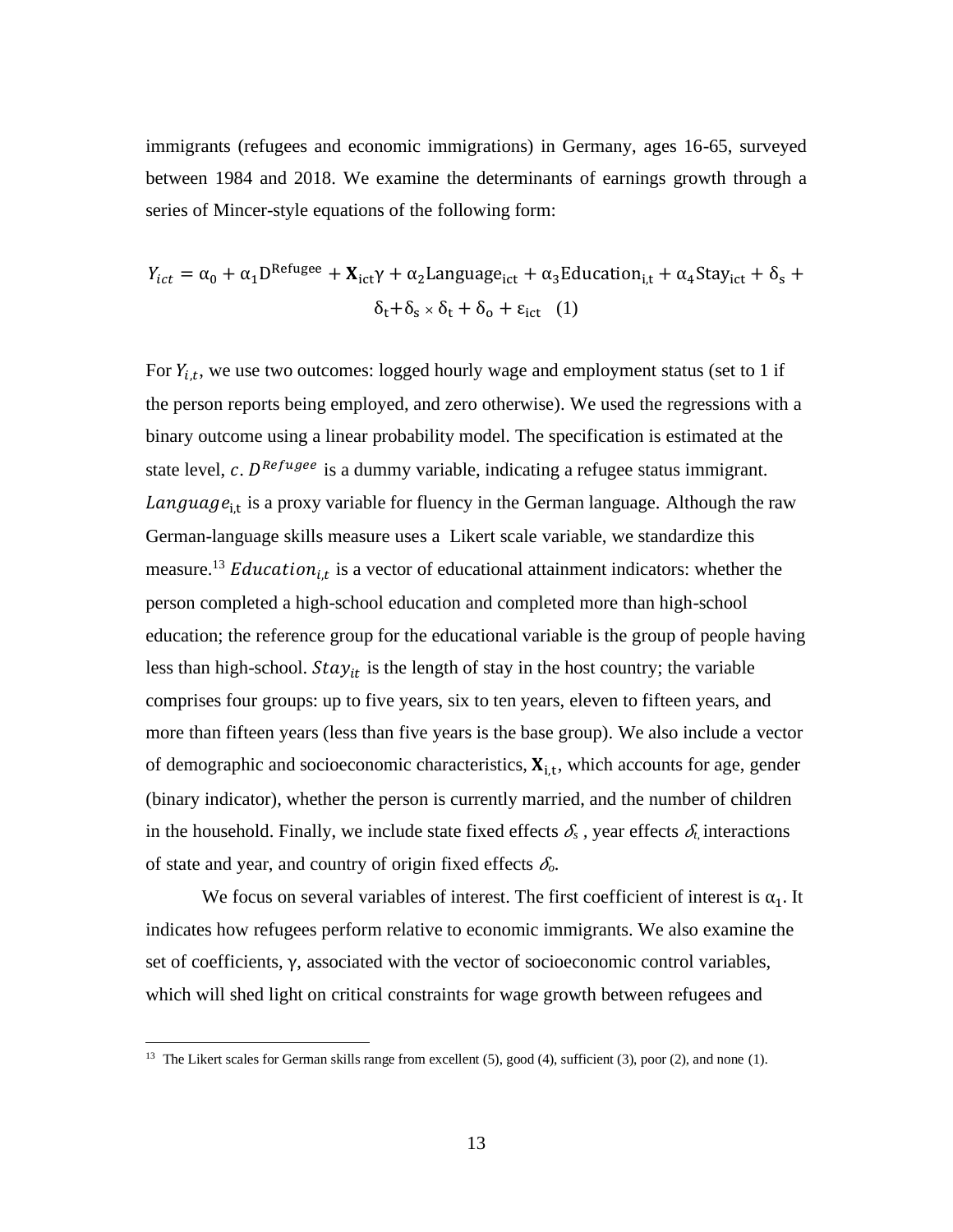economic immigrants. We estimate (1) separately for men, women, and the entire sample.

To examine for any heterogeneous effects related to immigration status and the duration of stay, we interact the refugee status and the length of stay (capturing the four duration binary indicators noted above) variables:

$$
Y_{i,t} = \alpha_0 + \alpha_1 D^{Refugee} + \mathbf{X}_{i,t} \gamma + \alpha_2 Language_{i,t} + \alpha_3 Eduction_{i,t} + \alpha_4 Stay_{i,t} + \alpha_5 D^{Refugee} \times stay_{i,t} + \delta_s + \delta_t + \delta_s \times \delta_t + \delta_0 + \varepsilon_{it} \quad (2)
$$

The coefficient,  $\alpha_5$ , associated with the interactions captures any heterogeneous treatment effects for refugees based on different lengths of stay.

# **5. Results**

#### A. Downgrading By Immigration Group Status

We start by examining the magnitude of downgrading for each group of immigrants. Table 5 reports the results for two outcomes: employment status and earnings.

For both outcomes, the results reveal that refugees downgrade substantially more than other immigrants. This pattern is robust both for the male and the female samples. However, we see strong evidence of stronger downgrading among male refugees than female refugees. Overall, refugees are almost 9 percent less likely to be employed than other immigrants.

#### [Table 5 about here]

Conditional on being employed, refugees earn 15.8 percent less in hourly wages than comparable economic immigrants. Female refugees report 7.6 percent lower wages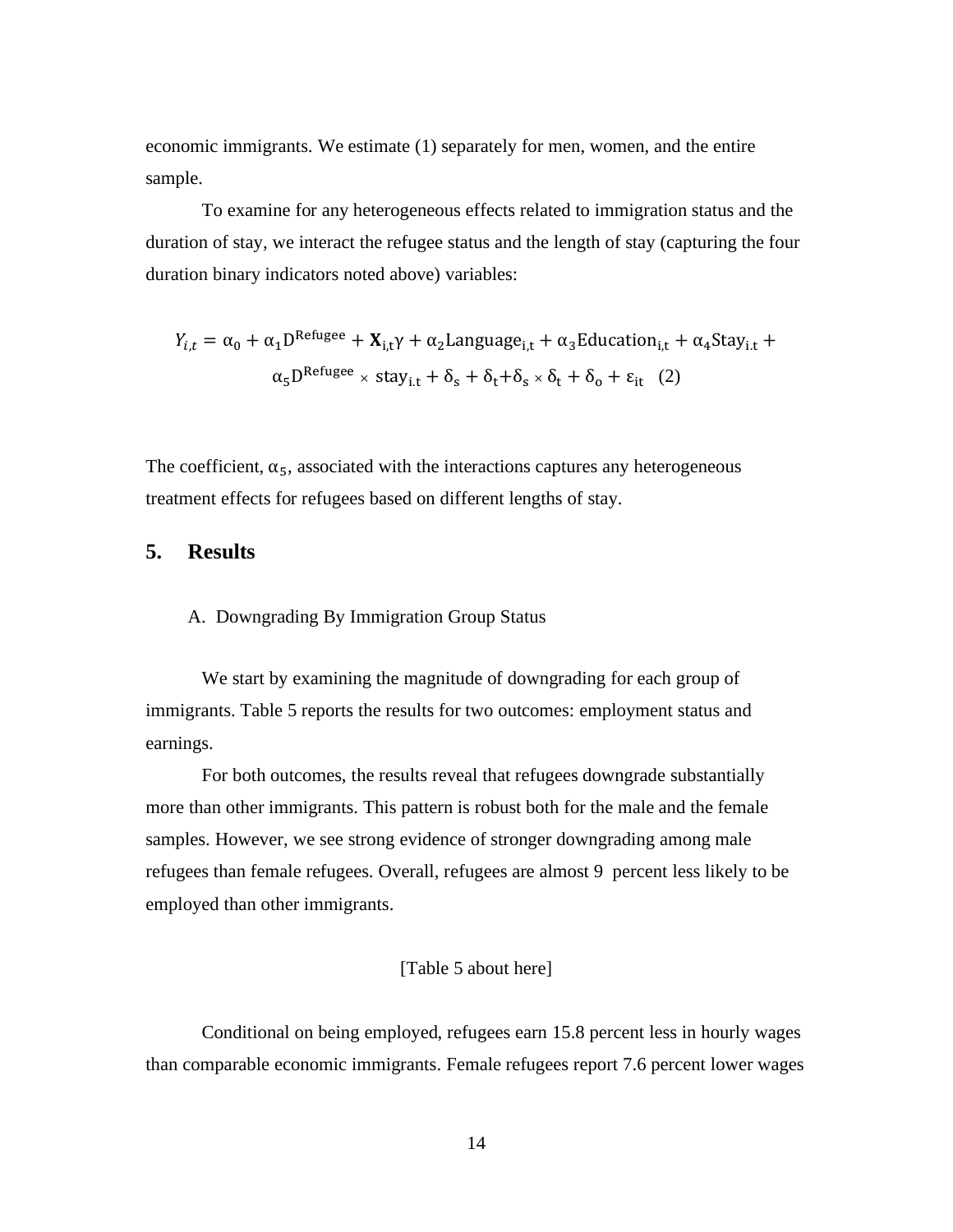than female economic immigrants (although the estimate is insignificant, it is close to statistical significance at the 10-percent level). The effect size associated with the refugee status is substantial among the male refugees, who report 20.9 percent lower wages (significant at the 1-percent level) than comparable economic immigrants. The results suggest that the wage disparity between refugees and economic immigrants is more pronounced in the sample of men than women.

Table 5 shows that higher human capital for both immigrant groups exerts a significant influence on wages. We see that post-high school education raises the earnings of immigrants by 36.6 percent. Female immigrants are 23 percent less likely to be employed. Employed female immigrants earn 28 percent lower wages. One somewhat unusual pattern is that male and female immigrants earn lower wages and are less likely to be employed the more children they have. However, the effect on employment is more substantial for women (-1.9 percent for men vs. -6.8 percent for women). A second result relates to how marital status affects earnings and particularly the effect of marital status on the earnings of female immigrants: married female immigrants are 7.6 percent less likely to be employed. However, those who are employed earn 3.9 percent more than their unmarried counterparts.

Language ability also plays a unique role in immigrant labor market outcomes. Across the overall immigrant sample (economic immigrants and refugees combined), one standard deviation (SD) increase in German-speaking ability is associated with a 5.8 percent higher chance of employment for men and a 7.6 percent higher chance for women. The same increase is also associated with a 4.4 percent wage increase for men and a 5.6 percent wage increase for women.

Finally, it appears that both employment probability and wages improve for the overall immigrant sample as time in Germany increases. Immigrants who have been in Germany for 6-10 years are 10.3 percent more likely to be employed than more recent arrivals with similar characteristics. They also earn 4.8 percent higher hourly wages.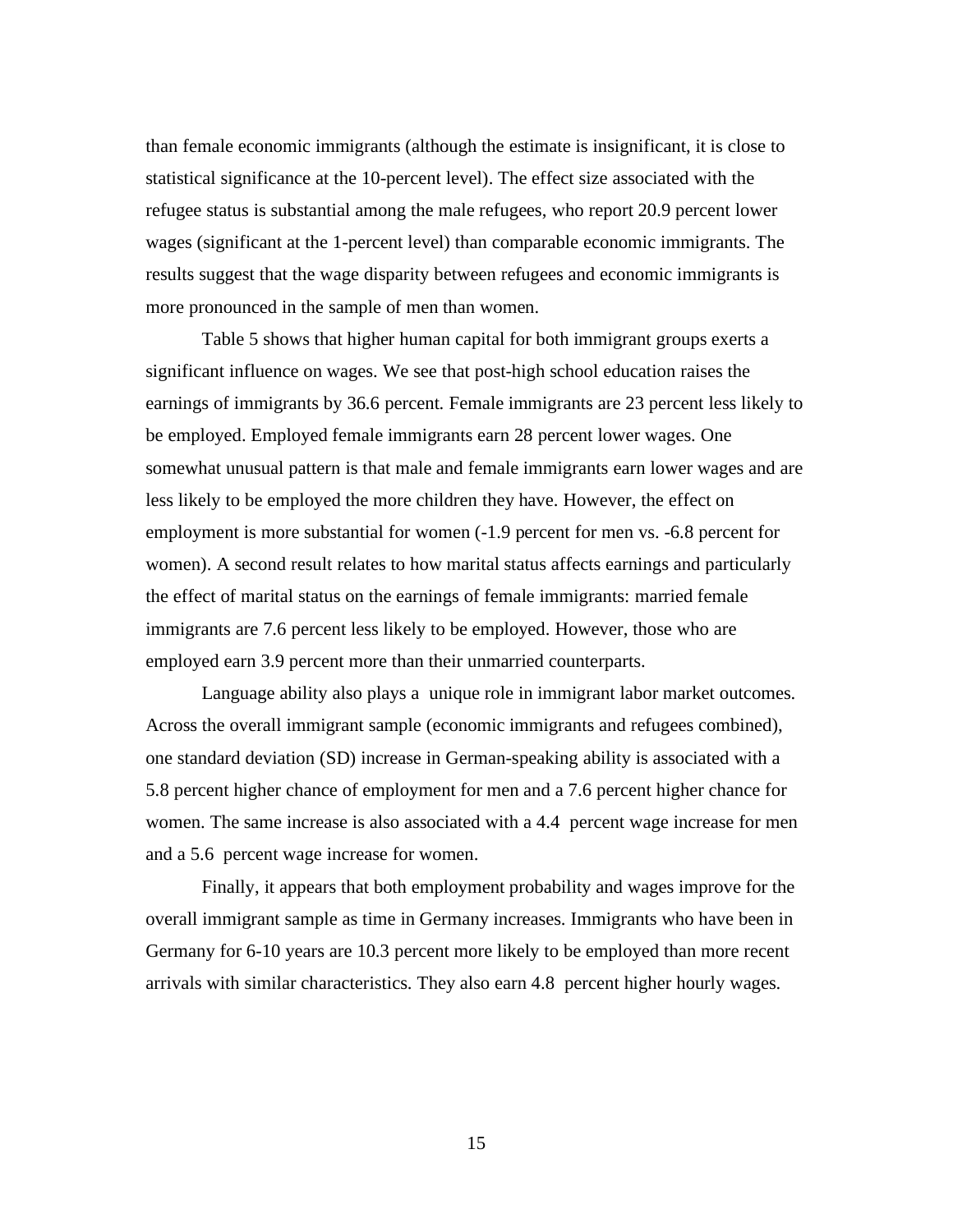#### B. Convergence Over Time

We next examine how refugee outcomes change over time relative to other immigrants. Figure 2 plots the change in employment and wages over time for refugees and economic immigrants. Without controlling for any socioeconomic variables, new refugees do significantly worse than new economic immigrants. However, refugees and economic immigrants who have been in Germany longer exhibit similar employment levels. Additionally, the third panel indicates that employed male refugees exhibit lower wages than their economic counterparts, no matter how long their stay in Germany. The same panel also implies that employed female refugees who have been in Germany for longer than 20 years have similar wages as female economic immigrants.

#### [Figure 2 about here]

Next, and based on additional specifications, we investigate further the trends detailed in Figure 2. Specifically, we examine how refugees and other immigrants differ in their returns to education and language skills. We do so by estimating three separate specifications—the first specification includes interactions between the refugee status and years spent within Germany. The second specification also includes controls for interactions between refugee status and educational attainment. The third specification includes the controls from the first two specifications and interaction terms between the refugee status and language ability. We report the results based on these specifications in Tables 6 and 7.

#### [Table 6 about here]

The results from Table 6 show that male refugees are 31.7 percent less likely to be employed than comparable male economic immigrants within five years of immigration. However, female refugees are only 16.1 percent less likely to be employed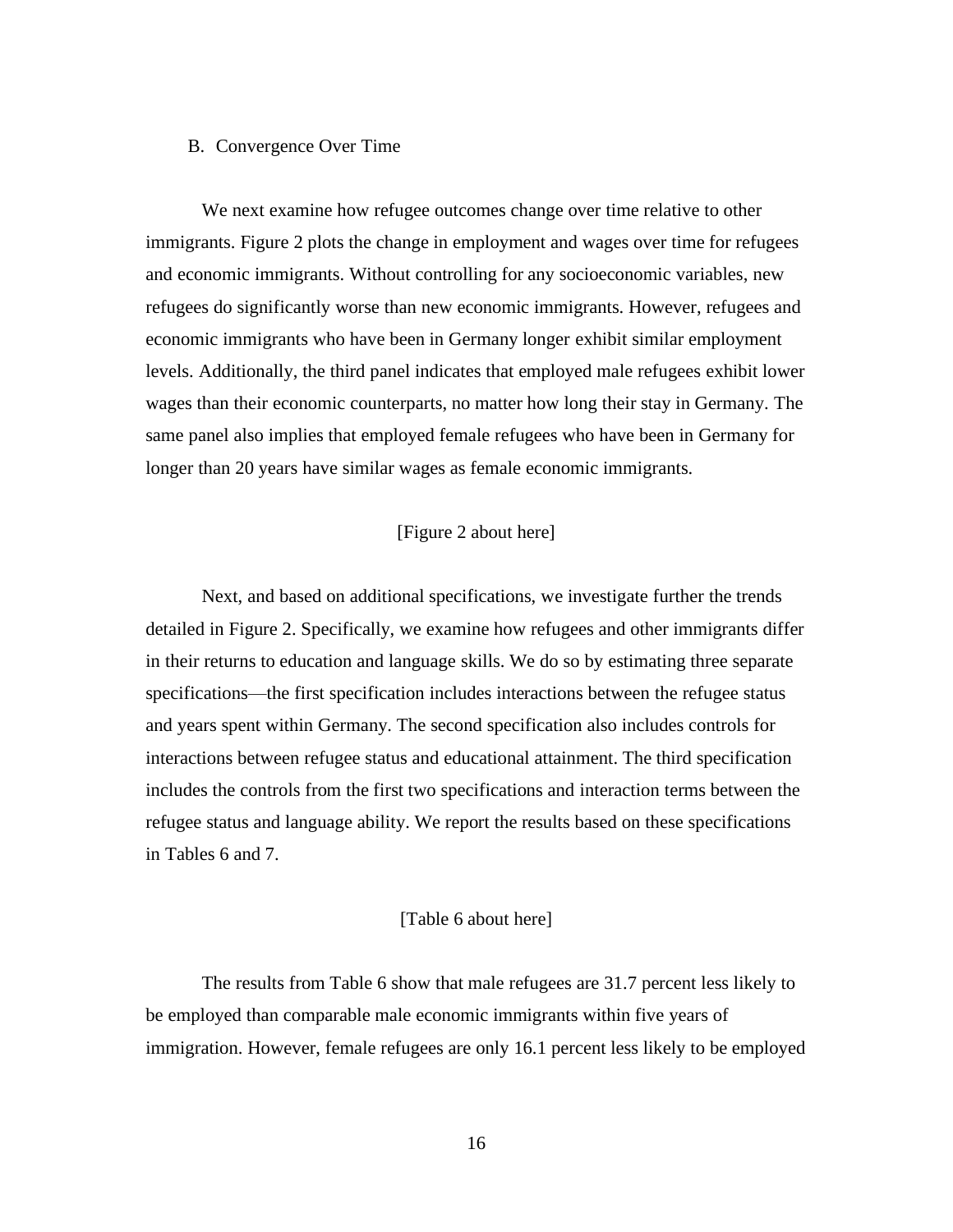than their economic counterparts. In order to test whether this result is due to gender asymmetries between refugees and economic immigrants in education or language, we control for educational attainment and language ability conditional on refugee status (columns 4-9). The result does not change, indicating that this difference is not due to gender asymmetries between refugees and economic immigrants.

Table 6 also provides evidence that refugees converge towards economic immigrants in employment over time. The coefficient for refugee status in Column 1 indicates that refugees have 23.8 percent lower odds of employment in the first five years in Germany. However, the coefficients for refugee status interacted with years in Germany (columns 1-3) indicate that refugees close the entire gap after ten to fifteen years. We find a 4.4 percent gap for those in Germany for longer than fifteen years, but this gap is small and not statistically significant. The gap after fifteen years is small and insignificant for men. A seven percent gap remains for women without accounting for refugee education and refugee language ability.

Refugees with more than a high school education are 9 percent less likely to be employed than their economic contemporaries. Interestingly, this effect size is smaller and insignificant for men; this estimate is 11.3 percent and statistically significant for women. This discrepancy is likely because highly educated female refugees who cannot find a job commensurate with their abilities likely exit the labor force. In contrast, highly educated male refugees will find a less skilled occupation.

Male refugees also receive a modest premium in language fluency: one SD increase in German spoken proficiency raises their odds of employment by seven percent relative to male economic immigrants. Results from specifications (2) and (3) (columns 4-9) show that refugees with more than a high school education find it more difficult to become employed, possibly due to the barriers to high-skill employment for refugees.

[Table 7 about here]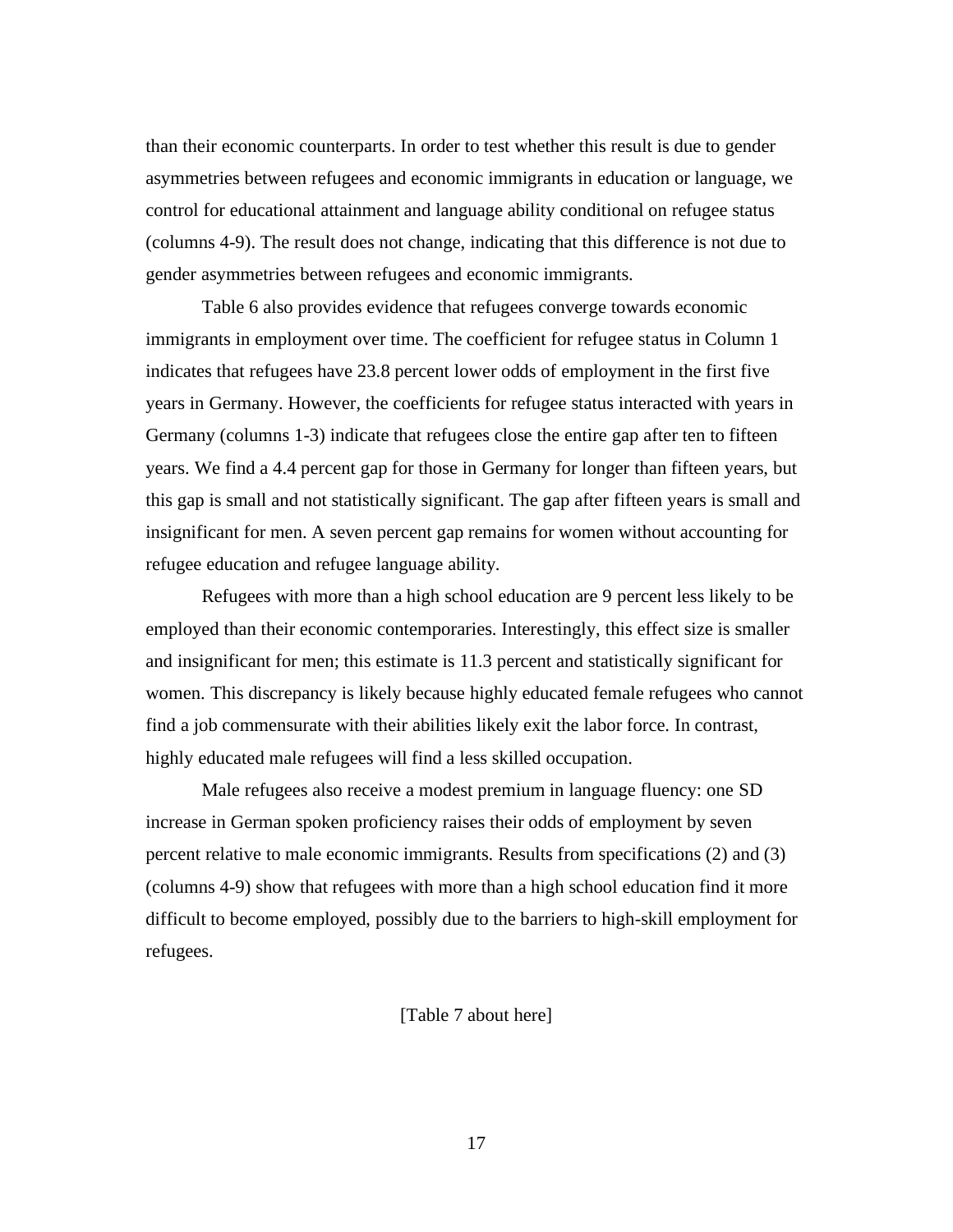Table 7 reports the regression results for log hourly wages. We include the same three specifications for controls as in Table 6. Conditional on being employed, female refugees in their first five years in Germany downgrade more than male refugees. Female refugees receive a 26.6 percent penalty in the first five years, whereas male refugees only receive a 17-percent penalty. The gap between female and male refugees persists after controlling for educational attainment and language ability (columns 4-9).

However, female refugees quickly assimilate in earnings to their refugee counterparts. After six to ten years in Germany, there is no longer a statistically significant gap between female refugees and female economic immigrants (column 3). Meanwhile, the earnings gap for male refugees fails to shrink, and it even increases from 17 percent to 30.9 percent eleven to fifteen years after migration into Germany.

The second specification adds interactions between refugee status and education (columns 3-6). We find that, on average, refugees with more than a high school education face an additional 25.7 percent wage penalty. This result coincides with the prediction that high-skilled refugees are less prepared for the new labor market and face more legal restrictions to high-skilled positions than their economic immigrant contemporaries. They receive lower returns to their accumulated human capital and likely take lower-skill jobs. Refugees with a high school education or less face no additional penalty, likely because similarly educated economic immigrants will also work in low-skill occupations. In the third specification (columns 7-9), we add an interaction between refugee status and language ability. The coefficient is 2.5 percent and is not statistically significant. We thus find no evidence that the wage returns to language ability are different for refugees and economic immigrants.

A noticeable pattern in Tables 6 and 7 is that women's initial economic immigrant-refugee gap is lower for employment status but higher for earnings. Furthermore, although both male and female refugees close the gap in employment over time, female refugees completely catch up to female economic immigrants in terms of earnings. However, among men, the gap between refugees and economic immigrants does not close. Different cohorts may muddle the results from table 7 over time.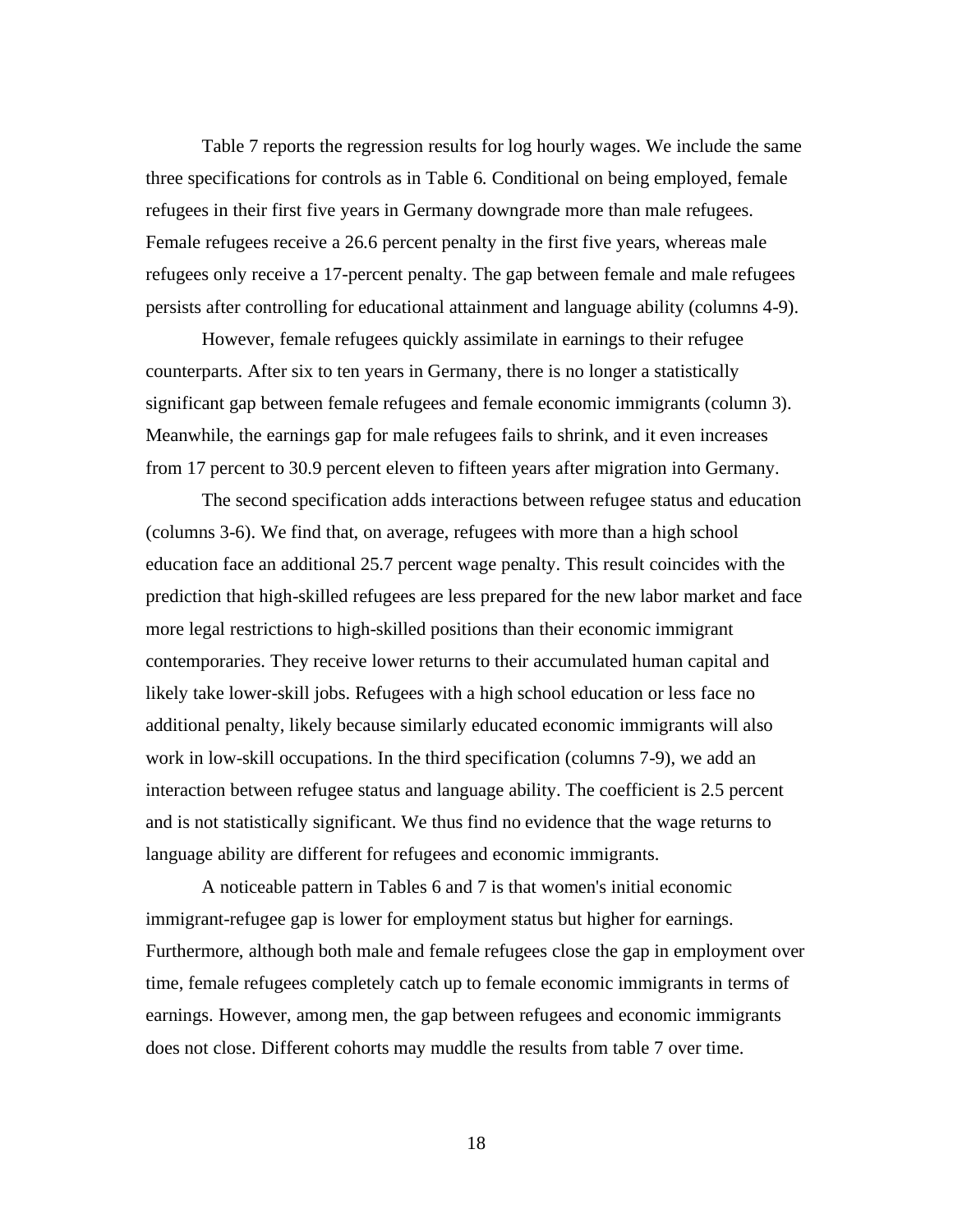However, if we restrict the sample to more recent cohorts and repeat the same specifications as just noted, we see the same pattern: only women close the refugee wage gap.<sup>14</sup>

#### C. Investigating Potential Mechanisms

Next, we investigate more deeply some of the results in Tables 6 and 7. We specifically focus on potential mediating channels underlying the outcomes we analyze in these two tables. Refugees will likely catch up more quickly if they improve their human capital relative to economic immigrants. Recall from Figure 1 that a longer length of stay in Germany correlates with higher language ability and education for refugees. These variables are likely two mediating channels for changes to the reported labor market outcomes. Language acquisition can increase with time spent in the host country, especially during the first few years. In contrast, improvements in educational attainment in late adulthood is an unlikely story. This subsection examines the change in German-speaking skills and education over time for refugees and economic immigrants. We estimate the following model:

$$
M_{it} = \gamma_1 Y S M_{it} + \gamma_2 Y S M_{it}^2 + \gamma_3 Refugee + \gamma_4 Female + \gamma_5 Ref \times Fem +
$$
  
Ref  $\times Y S M_{it} + \gamma_6 Ref \times Fem \times Y S M_{it} + \delta_c$  (3)

*M* is the variable of interest (language skills or educational attainment) likely mediating the channels on the outcomes in Tables 6 and 7.  $YSM_{it}$  measures the years spent within Germany. We estimate (3) for two groups, those with five or fewer years in Germany

<sup>&</sup>lt;sup>14</sup> Ideally, we would restrict the analysis to separate cohorts. Unfortunately, we are limited by the data, as the only wellpopulated refugee cohort is the primarily Syrian group that entered Germany in 2013 or later. The economic immigrant cohort over this period is not suffiently populated (see Table 2) in order for us to find statistical significance, considering the large number of fixed effects and clustered standard errors. Additionally, since we only have outcomes for this group until 2018, we may not see a full picture of convergence over time. However, if we run a regression on this sample with a refugee  $\times$ YSM interaction, we find a coefficient of 0.136 for women with a p value of 0.192, implying possible convergence. Furthermore, if we limit the sample to those who immigrated into Germany in 2003 or later, we find statistically significant results similar to those in Table 7.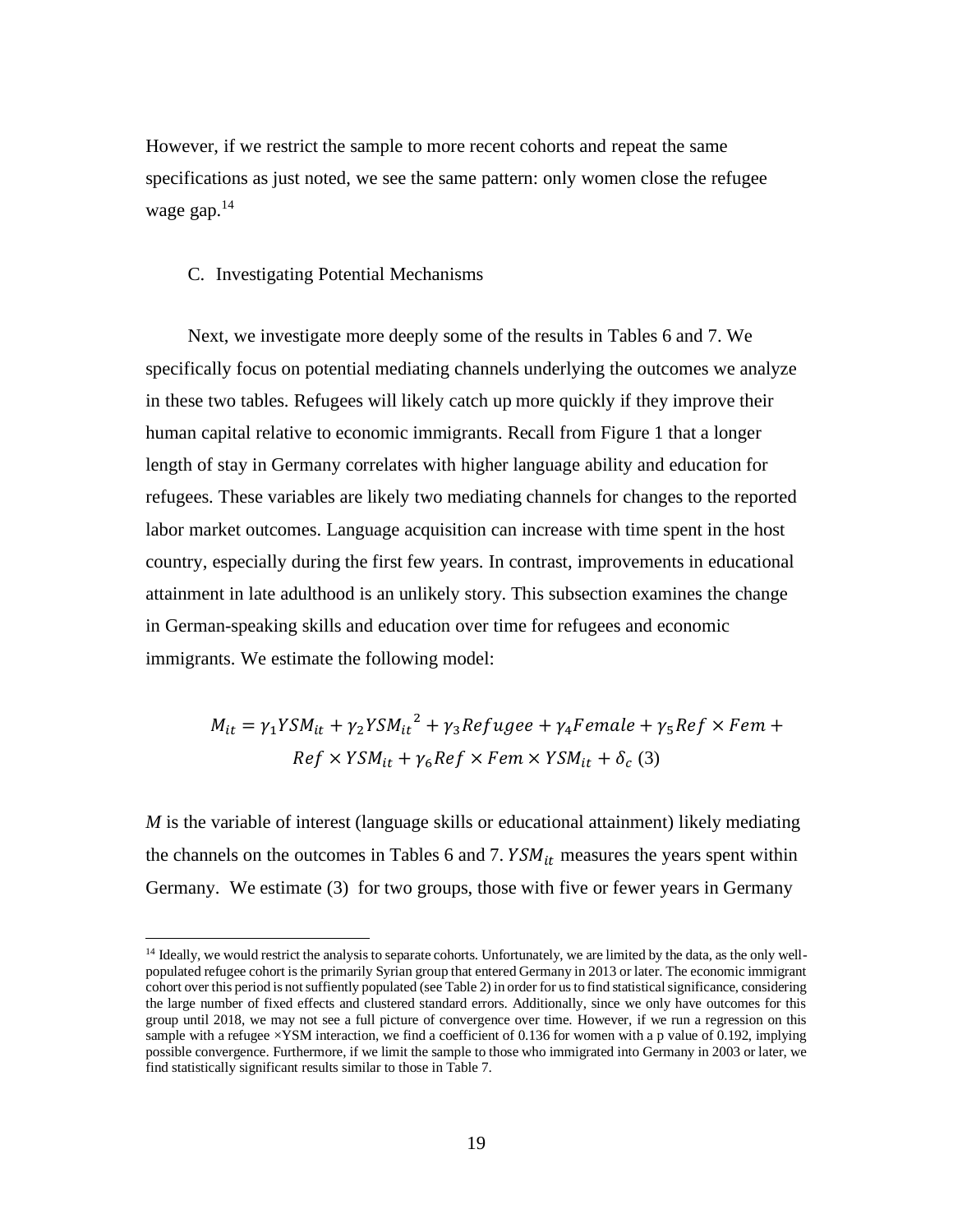and those with more than five years in Germany. In order to determine whether these apparent changes are actually due to differences in cohorts, we also run a fixed effect model via an unbalanced panel consisting of individuals with multiple observations over time.

Table 8 reports the results based on specification (3). In the first five years after migration, each year in Germany increases speaking ability by 0.41 SDs. This improvement is smaller for observations after five years in Germany. This result is consistent with an interpretation that immigrants likely learn sufficient German within their first few years in the country. During the first five years, we see that male refugees start 0.14 SDs below economic immigrants in language ability but converge towards economic immigrants by 0.07 SDs per year. Female refugees, meanwhile, converge more slowly in speaking ability, at 0.48 SDs per year.

#### [Table 8 about here]

Each year in Germany is associated with a relatively small 0.02 increase in years of education. Male refugees who have lived in Germany for more than five years have 0.33 fewer years of education. Female refugees have the same educational levels as their economic counterparts. It also appears that refugees increase their education faster than economic immigrants, especially males in the first five years (0.133 more years of education per year than male economic immigrants). Next, we turn to the issue, examining whether these estimations reflect changes within cohorts or differences between cohorts.

Table 9 reports the panel level coefficients for years since migration, separated by gender and five years since migration. According to this table, refugees improve their German in their first five years at a much higher rate than economic immigrants. This result supports the notion from Figure 1 that refugees converge in language ability. However, this table also reveals that, contrary to the implications in Figure 1 and Table 8, refugees increase their education more slowly than economic immigrants in the first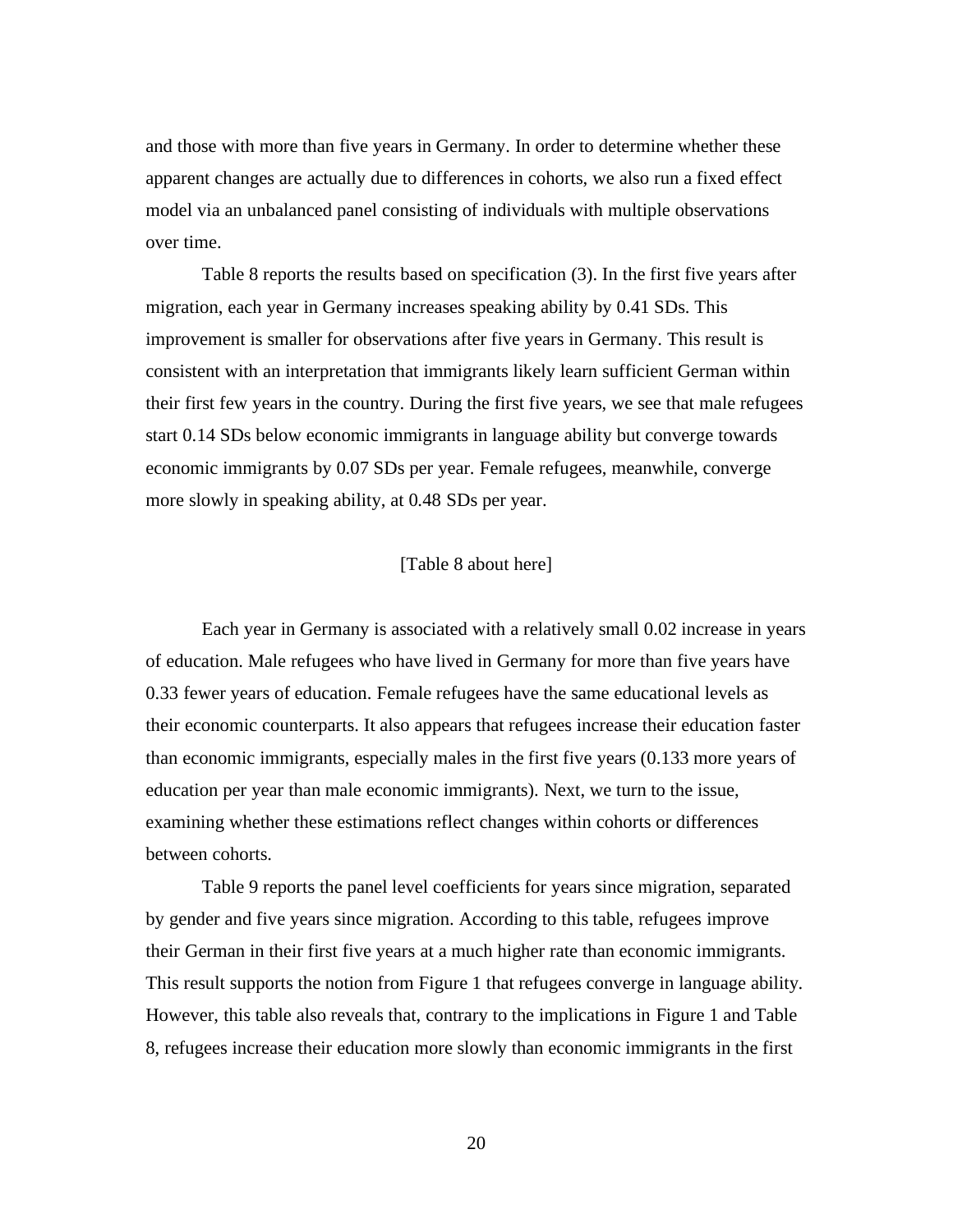five years. However, refugees and economic immigrants who report being in Germany for longer than five years gain educational improvements at similar rates. Thus, we see that while the distribution in language by years since migration displayed in Figure 1 is primarily due to increased fluency over time, the distribution in education is due to differences across cohorts.

#### [Table 9 about here]

Tables 8 and 9 provide explanations for the convergence results. As noted earlier (based on Tables 6 and 7), fluency is more critical for refugees in finding a job than earning higher wages conditional on having a job. Since refugees converge in fluency, it seems reasonable that they would converge in employment but not necessarily in wages. Likewise, since refugees do not converge in education, they will not meet the qualification standards for high-skilled labor in the new market and must downgrade in occupation. This implies that education is not a mechanism in which refugees improve their wages, partially explaining why male refugees do not converge in wages over time. However, data limitations prevent us from exploring additional mechanisms to shed further light on why this pattern is different for female refugees.

# **6. Conclusion**

In this study, we investigate the extent of skill downgrading among various immigrant groups in Germany. We specifically compare the magnitude of downgrading between refugees and economic immigrants. We also examine whether refugees catch up to economic immigrants on various labor market dimensions: employment status and wage outcomes and how the convergence trajectory varies by gender.

We find significant skill downgrading among both refugees and economic immigrants. However, we show that refugees downgrade more than economic immigrants for hourly wages. This downgrading differential between the two groups is considerably smaller for employment status. Second, we show that gender plays a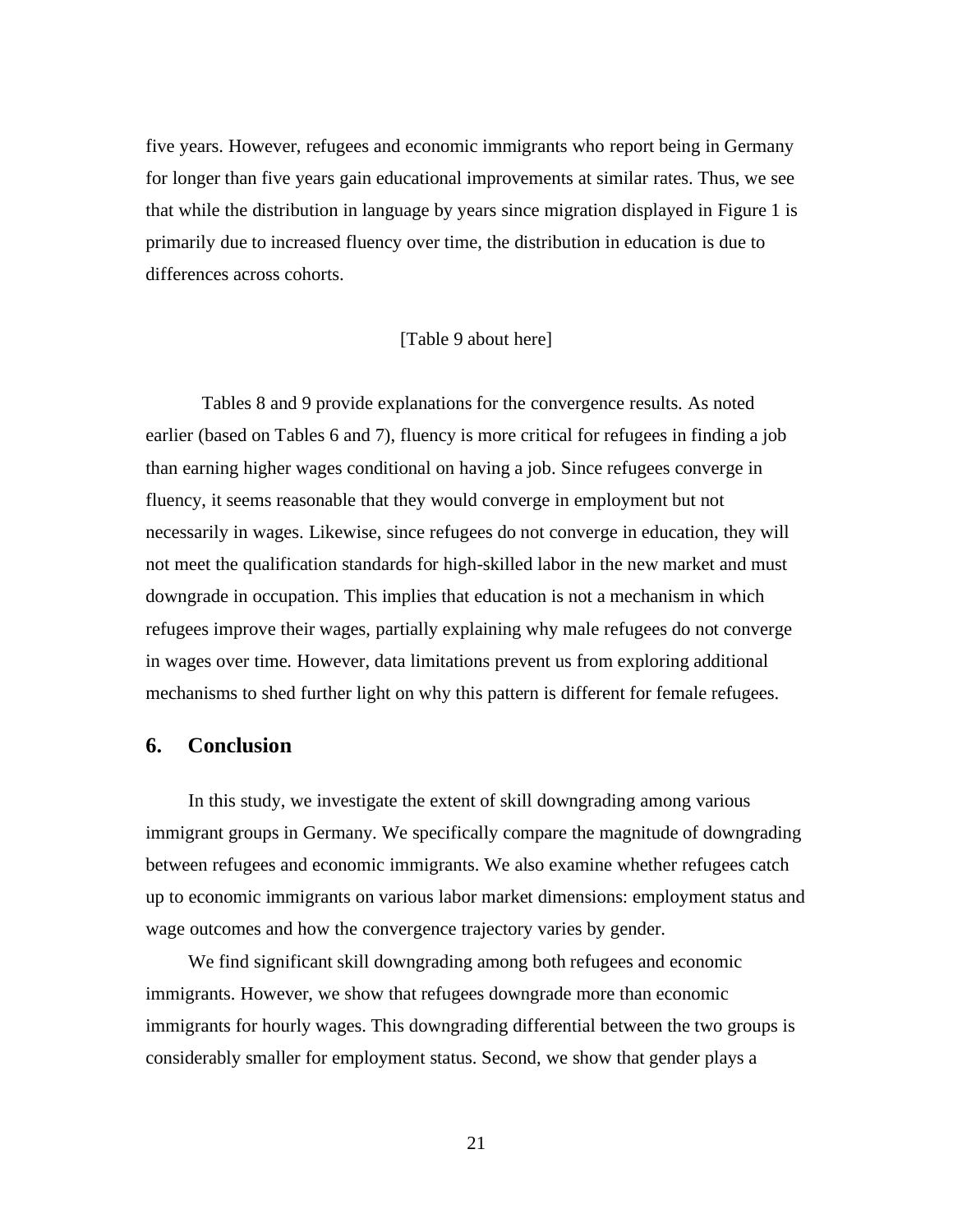critical role in how refugees converge to economic immigrants on various labor market outcomes. Male refugees do not converge to economic immigrants in terms of wages. In contrast, female refugees converge in wages reasonably quickly.

Our results indicate that language and educational attainment are critical determinants in immigrant labor market outcomes. Refugees initially exhibit lower levels of German-speaking ability and education than economic immigrants. However, we find that refugees improve their German language skills quickly. Our longitudinal analysis indicates that refugees do not improve their educational attainment faster relative to economic immigrants. Once we account for educational attainment, we find that new refugee immigrants are less likely to be employed than economic immigrants. Similarly, we show that refugees earn lower wages than new economic immigrants.

Over time, both male and female refugees catch up in employment status, although only female refugees converge in earnings towards their economic immigrant contemporaries. Convergence in employment but not wages may be explained by the increase in refugee language ability, as refugee fluency is crucial for refugee employment and not for refugee earnings conditional on employment. However, improvements in educational attainment cannot fully explain the wage convergence of female refugees.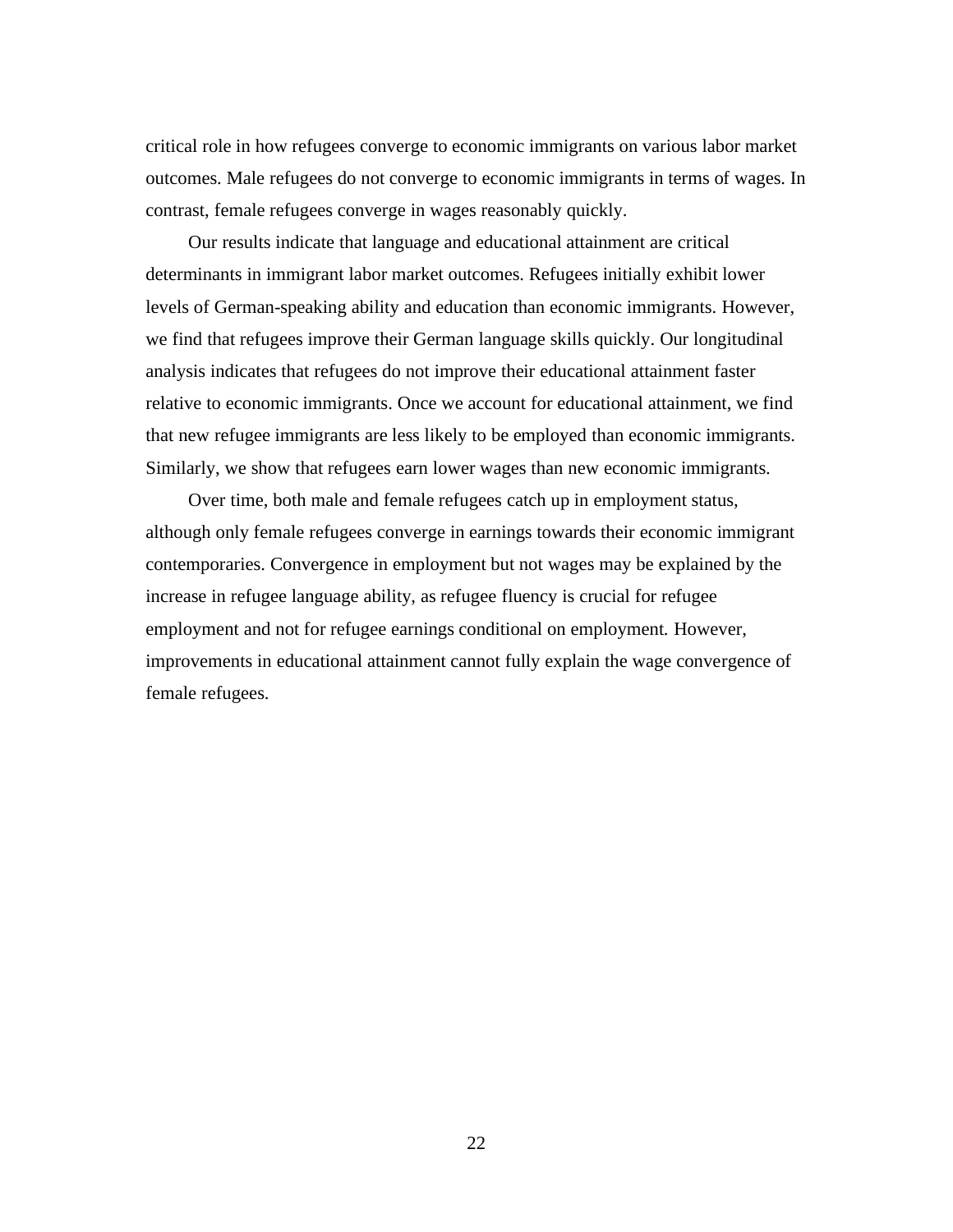# **References**

- Akresh, I.R., 2008. Occupational Trajectories of Legal U.S. Immigrants: Downgrading and Recovery. Population and Development Review 34, 435–456. <https://doi.org/10.1111/j.1728-4457.2008.00231.x>
- Bisin, A., Patacchini, E., Verdier, T., Zenou, Y., 2014. Ethnic identity and labour market outcomes of immigrants in Europe. Economic Policy 26, 57–92. <https://doi.org/10.1111/j.1468-0327.2010.00258.x>
- Blau, F.D., Kahn, L.M., Papps, K.L., 2011. Gender, Source Country Characteristics, and Labor Market Assimilation among Immigrants. The Review of Economics and Statistics 93, 43–58[. https://doi.org/10.1162/REST\\_a\\_00064](https://doi.org/10.1162/REST_a_00064)
- Borjas, G.J., 2015. The Slowdown in the Economic Assimilation of Immigrants: Aging and Cohort Effects Revisited Again. Journal of Human Capital 9, 483–517. <https://doi.org/10.1086/676461>
- Borjas, G.J., 2003. The Labor Demand Curve Is Downward Sloping: Reexamining the Impact of Immigration on the Labor Market. The Quarterly Journal of Economics 118, 1335–1374.
- Borjas, G.J., 1987. Self-Selection and the Earnings of Immigrants. The American Economic Review 77, 531–553.
- Borjas, G.J., 1985. Assimilation, Changes in Cohort Quality, and the Earnings of Immigrants. Journal of Labor Economics 3, 463–489.
- Borjas, G.J., 1982. The Earnings of Male Hispanic Immigrants in the United States. ILR Review 35, 343–353.<https://doi.org/10.1177/001979398203500304>
- Brell, C., Dustmann, C., Preston, I., 2020. The Labor Market Integration of Refugee Migrants in High-Income Countries. Journal of Economic Perspectives 34, 94–121. <https://doi.org/10.1257/jep.34.1.94>
- Bundeszentrale für Politische Bildung, 2018. Historical and Current Development of Migration to and from Germany. Bundeszentrale für Politische Bildung, Berlin, Germany.
- Casey, T., Dustmann, C., 2010. Immigrants' Identity, Economic Outcomes and the Transmission of Identity across Generations. The Economic Journal 120, F31–F51. <https://doi.org/10.1111/j.1468-0297.2009.02336.x>
- Chiswick, B.R., 1978. The Effect of Americanization on the Earnings of Foreign-born Men. Journal of Political Economy 86, 897–921.
- Chiswick, B.R., Lee, Y.L., Miller, P.W., 2005. A Longitudinal Analysis of Immigrant Occupational Mobility: A Test of the Immigrant Assimilation Hypothesis1. International Migration Review 39, 332–353. [https://doi.org/10.1111/j.1747-](https://doi.org/10.1111/j.1747-7379.2005.tb00269.x) [7379.2005.tb00269.x](https://doi.org/10.1111/j.1747-7379.2005.tb00269.x)
- Chiswick, B.R., Miller, P.W., 2002. Immigrant earnings: Language skills, linguistic concentrations and the business cycle. Journal of Population Economics 15, 31–57. <https://doi.org/10.1007/PL00003838>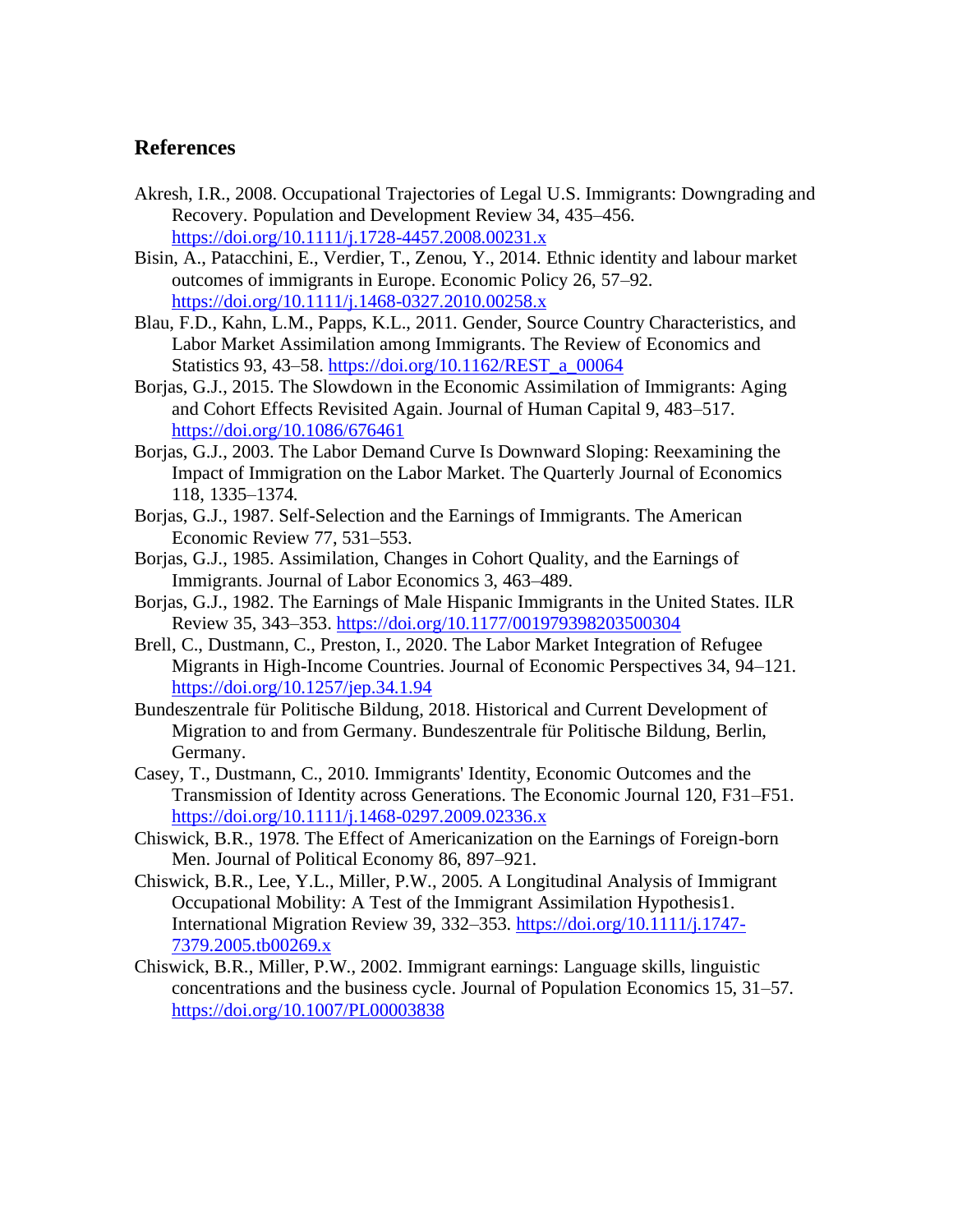- Constant, A., Zimmermann, K.F., 2009. Work and Money: Payoffs by Ethnic Identity and Gender (Discussion Papers of DIW Berlin No. 908). DIW Berlin, German Institute for Economic Research.
- Cortes, K.E., 2004. Are Refugees Different from Economic Immigrants? Some Empirical Evidence on the Heterogeneity of Immigrant Groups in the United States. The Review of Economics and Statistics 86, 465–480. <https://doi.org/10.1162/003465304323031058>
- Danzer, A.M., Dietz, B., 2014. Labour Migration from Eastern Europe and the E.U.'s Quest for Talents. JCMS: Journal of Common Market Studies 52, 183–199. <https://doi.org/10.1111/jcms.12087>
- Dustmann, C., Fasani, F., Frattini, T., Minale, L., Schönberg, U., 2017. On the economics and politics of refugee migration. Economic Policy 32, 497–550. <https://doi.org/10.1093/epolic/eix008>
- Dustmann, C., Frattini, T., Preston, I.P., 2013. The Effect of Immigration along the Distribution of Wages. The Review of Economic Studies 80, 145–173. <https://doi.org/10.1093/restud/rds019>
- Dustmann, C., Preston, I., 2012. Comment: Estimating The Effect of Immigration on Wages. Journal of the European Economic Association 10, 216–223. <https://doi.org/10.1111/j.1542-4774.2011.01056.x>
- Eckstein, Z., Weiss, Y., 2004. On the Wage Growth of Immigrants: Israel, 1990-2000. Journal of the European Economic Association 2, 665–695. <https://doi.org/10.1162/1542476041423340>
- Kossoudji, S.A., Cobb-Clark, D.A., 2000. IRCA's Impact on the Occupational Concentration and Mobility of Newly-Legalized Mexican Men. Journal of Population Economics 13, 81–98.
- Kostenko, W., Harris, M., Zhao, X., 2012. Occupational transition and country-of-origin effects in the early stage occupational assimilation of immigrants: some evidence from Australia. Applied Economics 44, 4019–4035.
- Lemos, S., 2014. Labour Market Effects of Eastern European Migration in Wales. The Manchester School 82, 524–548[. https://doi.org/10.1111/manc.12033](https://doi.org/10.1111/manc.12033)
- Lessem, R., Sanders, C., 2020. Immigrant Wage Growth in the United States: The Role of Occupational Upgrading. International Economic Review 61, 941–972. <https://doi.org/10.1111/iere.12445>
- Ruiz, I., Vargas-Silva, C., 2018. Differences in labour market outcomes between natives, refugees and other migrants in the U.K. Journal of Economic Geography 18, 855– 885.<https://doi.org/10.1093/jeg/lby027>
- Vroome, T. de, Tubergen, F. van, 2010. The Employment Experience of Refugees in the Netherlands. International Migration Review 44, 376–403. <https://doi.org/10.1111/j.1747-7379.2010.00810.x>
- Weiss, Y., Sauer, R.M., Gotlibovski, M., 2003. Immigration, Search, and Loss of Skill. Journal of Labor Economics 21, 557–591.<https://doi.org/10.1086/374959>
- Yao, Y., van Ours, J.C., 2015. Language skills and labor market performance of immigrants in the Netherlands. Labour Economics 34, 76–85.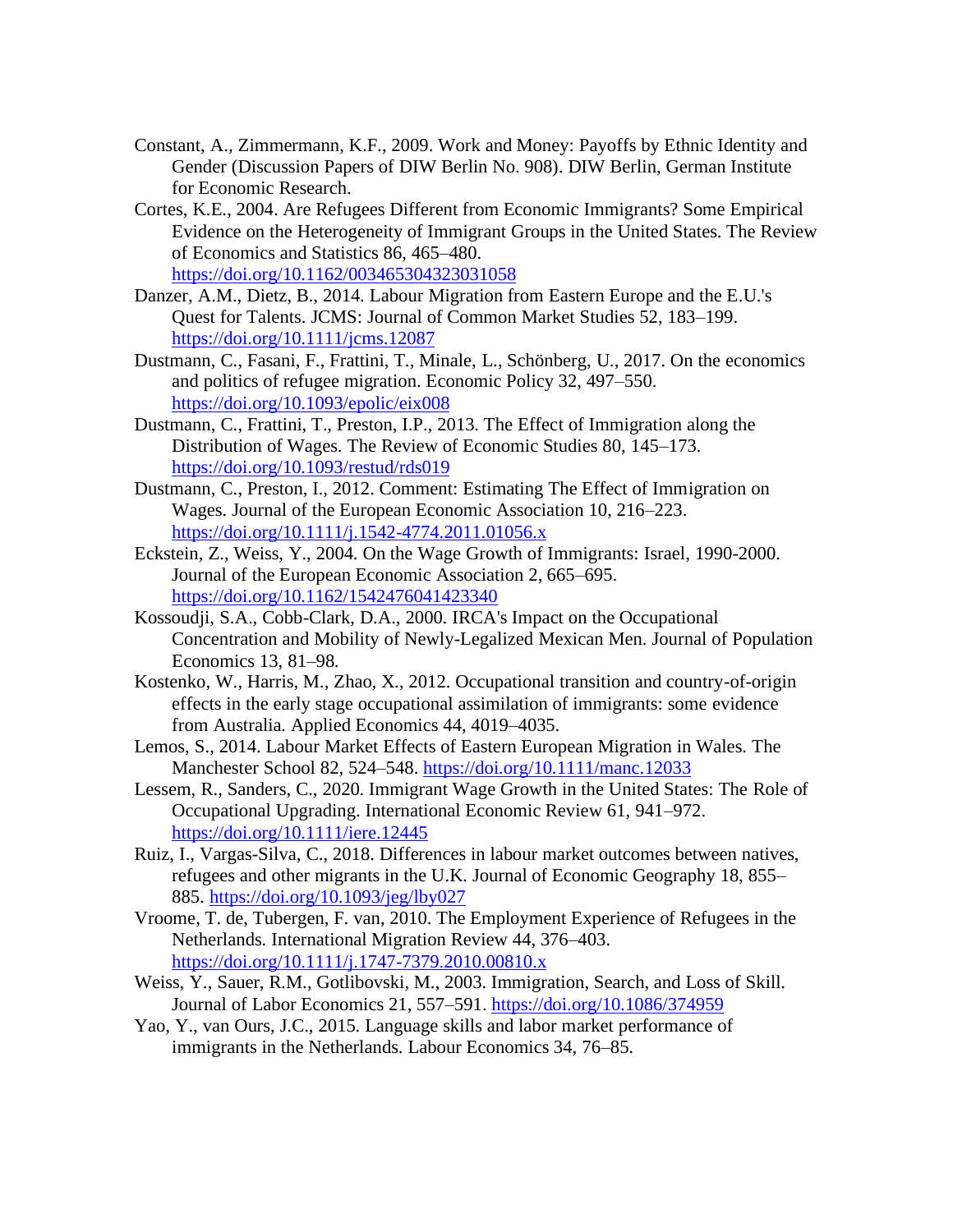# **Figures and Tables**

MALES FEMALES



**Figure 1** – Educational attainment by years since migration in Germany. The top panels show years of education over one's lifetime by years in Germany. The bottom panels show standardized German-speaking ability. The left panels show outcomes by immigrant type; The right panels show outcomes by year of immigration into Germany.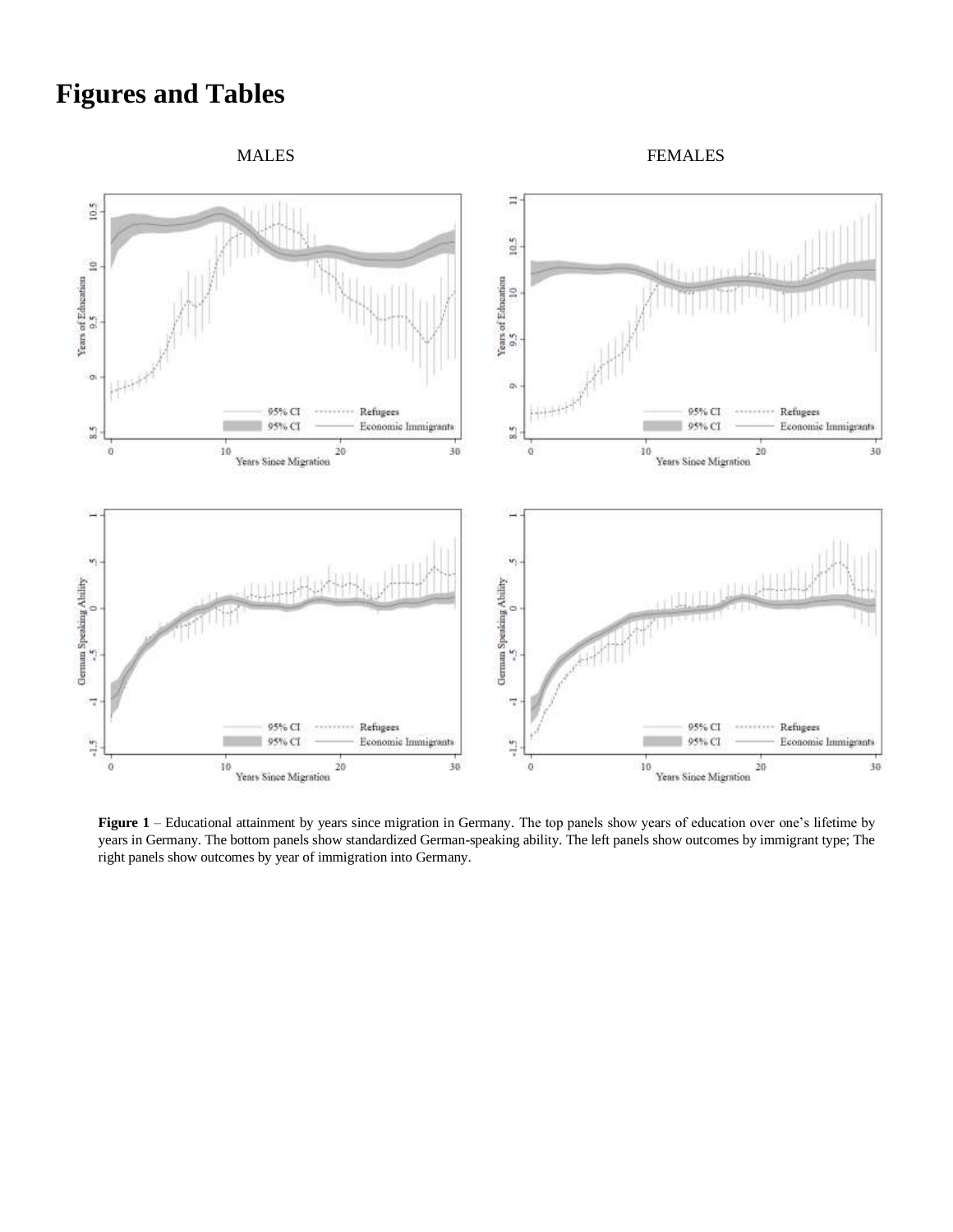

**Figure 2** – Employment and wages by years since migration in Germany. *Note:* The top panels show employment by years in Germany; the bottom panels show the real hourly wage. The left panels show outcomes by immigrant type; the right panel shows outcomes by immigration into Germany.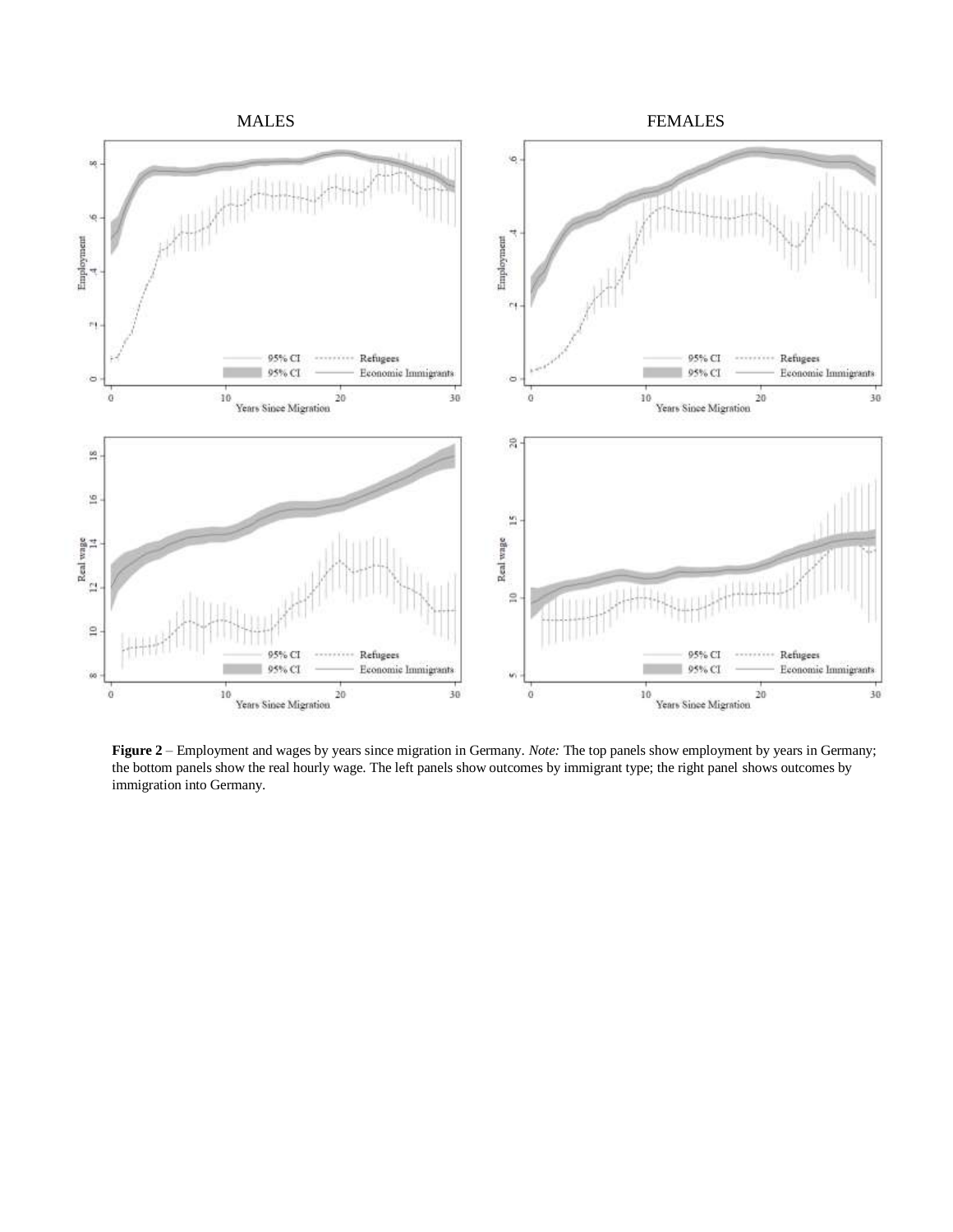| <b>Table 1</b> – Infinite and $\mathbf{y}$ type and years in Octobary |         |                            |        |  |  |  |  |  |
|-----------------------------------------------------------------------|---------|----------------------------|--------|--|--|--|--|--|
|                                                                       | Refugee | <b>Economic Immigrants</b> | Total  |  |  |  |  |  |
| Males                                                                 |         |                            |        |  |  |  |  |  |
| $0-5$ years                                                           | 8,784   | 3,223                      | 12,007 |  |  |  |  |  |
| 6-10 years                                                            | 510     | 5,259                      | 5,769  |  |  |  |  |  |
| $11-15$ years                                                         | 660     | 7,122                      | 7,782  |  |  |  |  |  |
| $16+$ years                                                           | 1,725   | 28,033                     | 29,758 |  |  |  |  |  |
| Total                                                                 | 11,679  | 43,637                     | 55,316 |  |  |  |  |  |
| Females                                                               |         |                            |        |  |  |  |  |  |
| $0-5$ years                                                           | 5,819   | 4,301                      | 10,120 |  |  |  |  |  |
| 6-10 years                                                            | 499     | 6,746                      | 7,245  |  |  |  |  |  |
| $11-15$ years                                                         | 534     | 8,317                      | 8,851  |  |  |  |  |  |
| $16+$ years                                                           | 1,306   | 27,939                     | 29,245 |  |  |  |  |  |
| Total                                                                 | 8,158   | 47,303                     | 55,461 |  |  |  |  |  |

**Table 1** – Immigrants by type and years in Germany

*Notes:* The table represents the number of sample observations in each category, including multiple observations from the same immigrants for different years. Data is unweighted. The data covers the period 1984-2018. Economic immigrants include immigration for specific reasons (family, new job, etc). Observations are ages 16-65.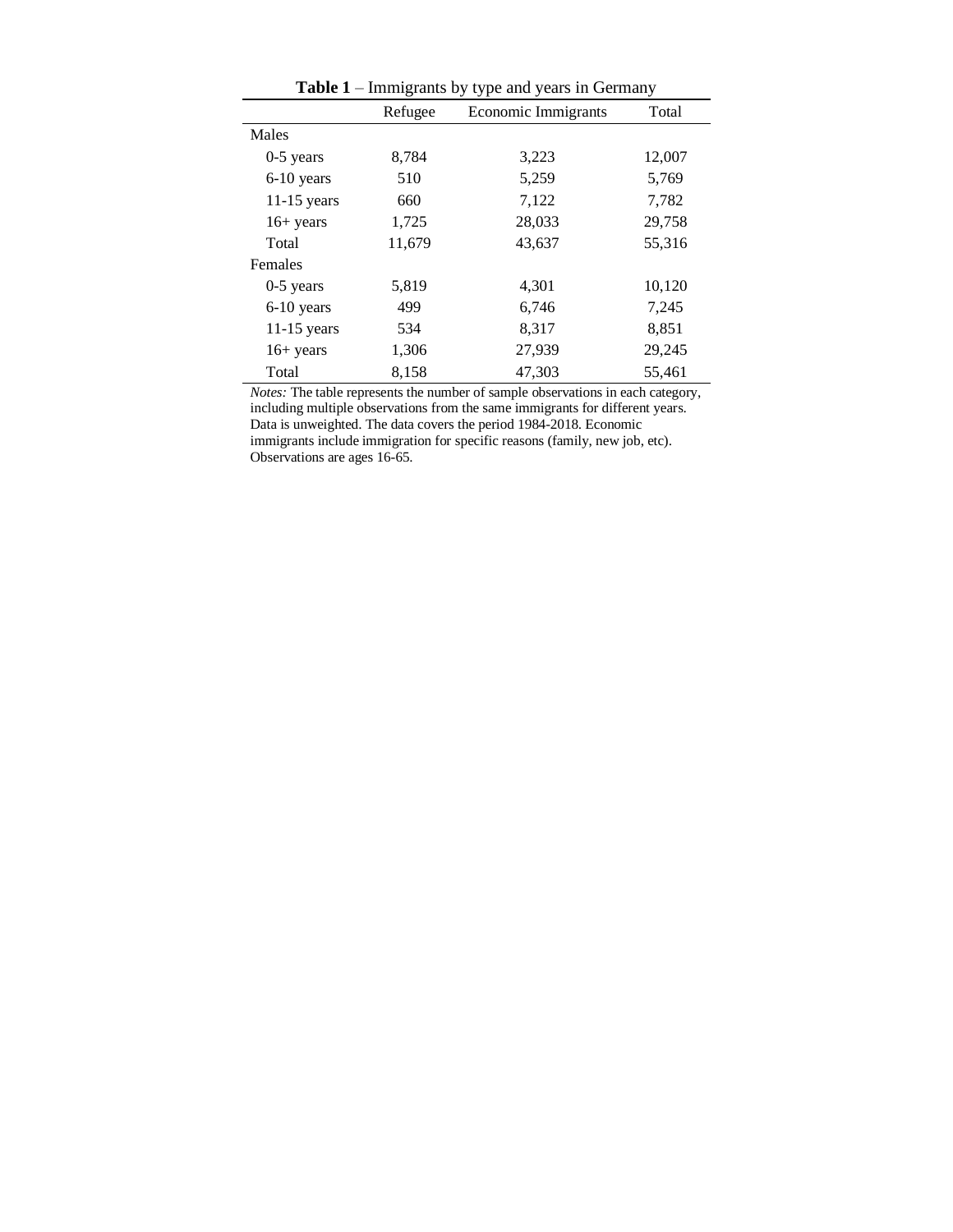| ramoer of miningrams by country or origin and imgration period |                       |           |           |           |        |  |  |  |
|----------------------------------------------------------------|-----------------------|-----------|-----------|-----------|--------|--|--|--|
|                                                                | <b>Before</b><br>1995 | 1995-2002 | 2003-2010 | 2011-2018 | Total  |  |  |  |
| Refugees                                                       |                       |           |           |           |        |  |  |  |
| Syria                                                          | 10                    | 31        | 17        | 4,081     | 4,139  |  |  |  |
| Iraq                                                           | $\overline{2}$        | 65        | 72        | 1,122     | 1,261  |  |  |  |
| Afghanistan                                                    | 23                    | 16        | 16        | 997       | 1,052  |  |  |  |
| Other                                                          | 509                   | 405       | 131       | 1,807     | 2,852  |  |  |  |
| Total                                                          | 544                   | 517       | 236       | 8,007     | 9,304  |  |  |  |
| Economic                                                       |                       |           |           |           |        |  |  |  |
| Turkey                                                         | 1,833                 | 259       | 122       | 24        | 2,238  |  |  |  |
| Greece                                                         | 522                   | 56        | 41        | 59        | 678    |  |  |  |
| Italy                                                          | 773                   | 106       | 46        | 59        | 984    |  |  |  |
| Spain                                                          | 415                   | 32        | 40        | 44        | 531    |  |  |  |
| Romania                                                        | 264                   | 110       | 216       | 194       | 784    |  |  |  |
| Poland                                                         | 740                   | 224       | 293       | 201       | 1,458  |  |  |  |
| Russia                                                         | 429                   | 613       | 225       | 35        | 1,302  |  |  |  |
| Kazakhstan                                                     | 436                   | 597       | 142       | 21        | 1,196  |  |  |  |
| Other                                                          | 1,995                 | 913       | 844       | 683       | 4,435  |  |  |  |
| Total                                                          | 7,407                 | 2,910     | 1,969     | 1,320     | 13,606 |  |  |  |

**Table 2** – Number of Immigrants by country of origin and migration period

*Notes:* Economic immigrants include immigration for specific reasons (e.g., family, new job, etc.). The statistics are unweighted. All observations represent a unique immigrant ages 16-65 when surveyed. Individuals are organized based on the year of migration to Germany.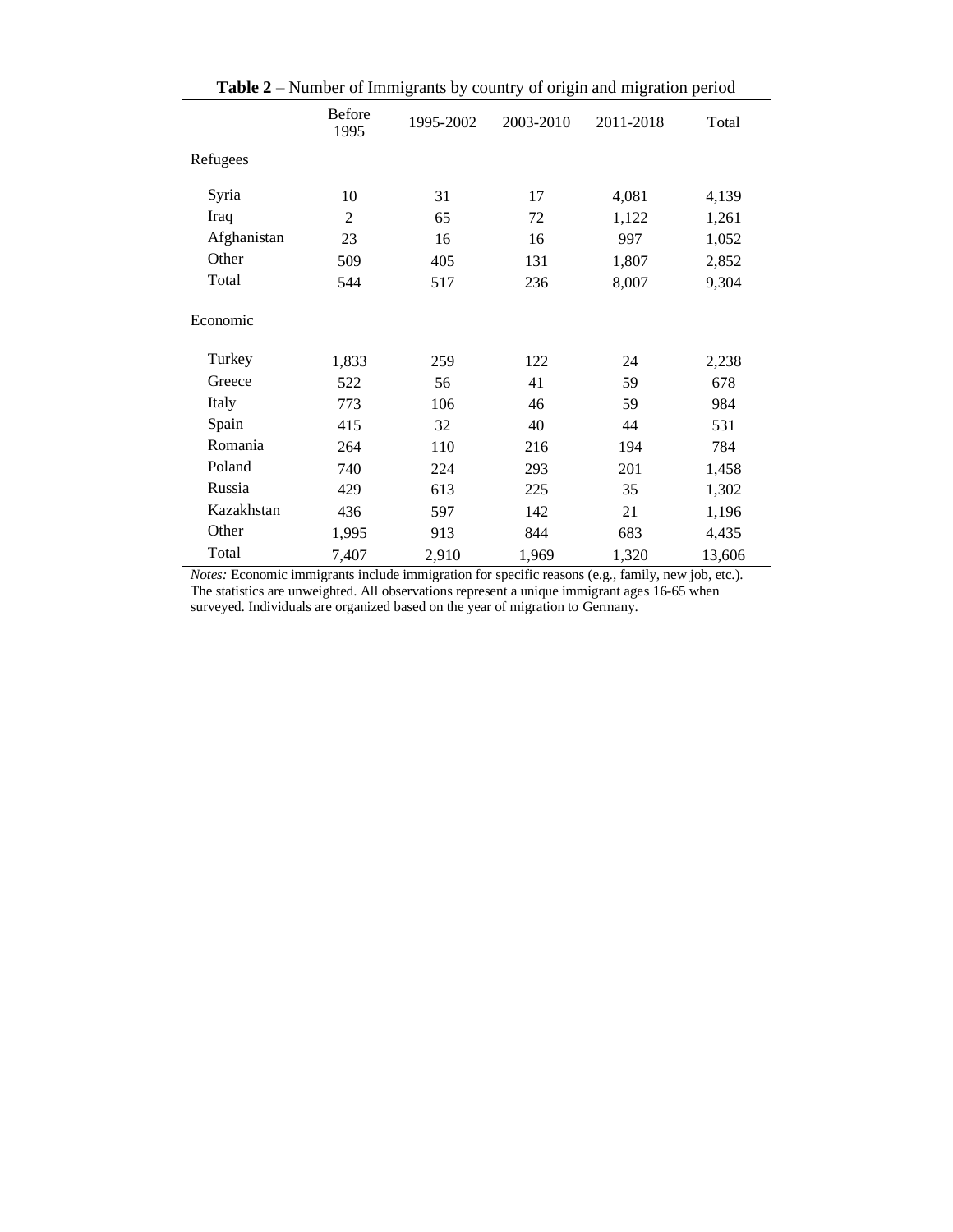|                            |       | <b>Table 3</b> – Descriptive Statistics (Means) |       |         |          |         |
|----------------------------|-------|-------------------------------------------------|-------|---------|----------|---------|
|                            |       | Native                                          |       | Refugee | Economic |         |
|                            | Males | Females                                         | Males | Females | Males    | Females |
| Dependent Variables        |       |                                                 |       |         |          |         |
| Employed                   |       |                                                 |       |         |          |         |
| All                        | 0.78  | 0.64                                            | 0.35  | 0.16    | 0.78     | 0.55    |
| Full-time                  | 0.68  | 0.31                                            | 0.21  | 0.05    | 0.71     | 0.28    |
| Part-time                  | 0.05  | 0.30                                            | 0.10  | 0.10    | 0.04     | 0.25    |
| <b>Vocational Training</b> | 0.04  | 0.03                                            | 0.04  | 0.02    | 0.03     | 0.02    |
| Log Hourly Wage            |       |                                                 |       |         |          |         |
| All                        | 2.69  | 2.45                                            | 2.20  | 2.13    | 2.63     | 2.36    |
| Full-time                  | 2.80  | 2.58                                            | 2.39  | 2.40    | 2.70     | 2.48    |
| Part-time                  | 2.34  | 2.45                                            | 1.94  | 2.09    | 2.21     | 2.30    |
| <b>Vocational Training</b> | 1.33  | 1.33                                            | 1.44  | 1.45    | 1.40     | 1.33    |
| <b>Control Variables</b>   |       |                                                 |       |         |          |         |
| Age                        | 40.66 | 40.74                                           | 34.64 | 34.81   | 41.29    | 40.53   |
| Married                    | 0.57  | 0.57                                            | 0.55  | 0.65    | 0.72     | 0.72    |
| Education                  |       |                                                 |       |         |          |         |
| <b>Years of Education</b>  | 12.40 | 12.19                                           | 9.23  | 9.10    | 10.37    | 10.25   |
| <b>High School Dropout</b> | 0.10  | 0.15                                            | 0.65  | 0.68    | 0.37     | 0.45    |
| High School Only           | 0.64  | 0.63                                            | 0.15  | 0.14    | 0.49     | 0.38    |
| <b>Post-HS Education</b>   | 0.26  | 0.22                                            | 0.20  | 0.18    | 0.14     | 0.18    |
| Years since Migration      |       |                                                 |       |         |          |         |
| <b>Total Years</b>         |       |                                                 | 5.90  | 6.35    | 19.54    | 18.22   |
| 0-5 Years                  |       |                                                 | 0.75  | 0.71    | 0.07     | 0.09    |
| 6-10 Years                 |       |                                                 | 0.04  | 0.06    | 0.12     | 0.14    |
| 11-15 Years                |       |                                                 | 0.06  | 0.07    | 0.16     | 0.18    |
| 16+ Years                  |       |                                                 | 0.15  | 0.16    | 0.64     | 0.59    |
| German Speaking Ability    | 4.73  | 4.78                                            | 3.14  | 2.83    | 3.74     | 3.64    |
| Number of Children         | 0.73  | 0.78                                            | 1.66  | 2.14    | 1.07     | 1.09    |
| <b>Household Members</b>   | 3.06  | 3.00                                            | 3.87  | 4.61    | 3.55     | 3.49    |

*Notes:* Observations are ages 16-65, unweighted. The hourly wage is in Euro, with a base year of 2015. German-speaking ability is standardized from a discrete scale of 1-5. Years since migration, refugee and marital status, and education groups are binary variables. Number of children denotes children within the household only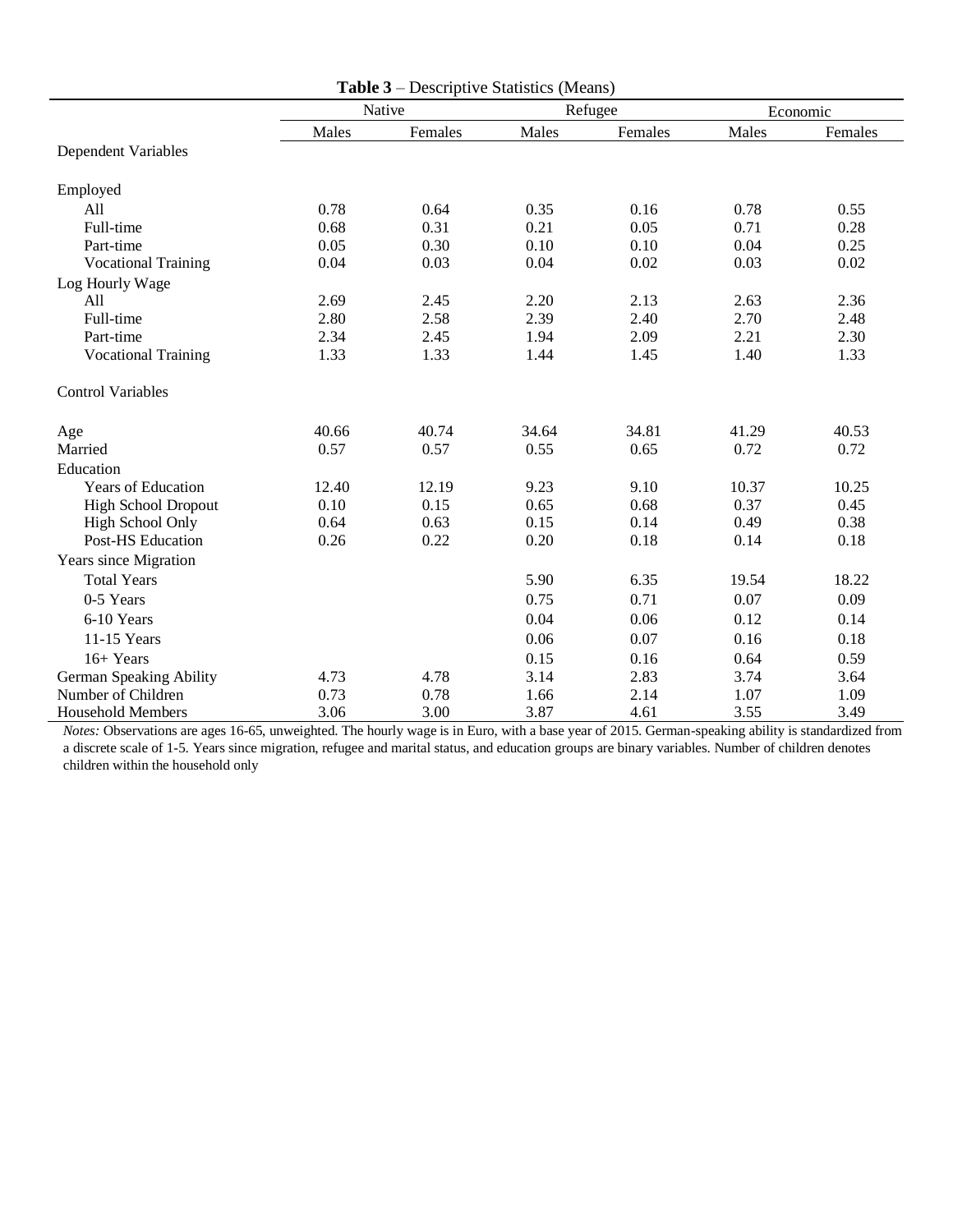|                            | $0 - 5$ |          | $6 - 10$ |          |         | $11 - 15$ | $16+$   |          |
|----------------------------|---------|----------|----------|----------|---------|-----------|---------|----------|
|                            | Refugee | Economic | Refugee  | Economic | Refugee | Economic  | Refugee | Economic |
| <b>Dependent Variables</b> |         |          |          |          |         |           |         |          |
| Employed                   |         |          |          |          |         |           |         |          |
| All                        | 0.18    | 0.54     | 0.45     | 0.61     | 0.58    | 0.67      | 0.59    | 0.69     |
| Full-time                  | 0.07    | 0.38     | 0.25     | 0.42     | 0.31    | 0.47      | 0.39    | 0.53     |
| Part-time                  | 0.07    | 0.14     | 0.16     | 0.16     | 0.23    | 0.16      | 0.19    | 0.15     |
| <b>Vocational Training</b> | 0.04    | 0.03     | 0.04     | 0.04     | 0.04    | 0.04      | 0.01    | 0.01     |
| Log Hourly Wage            |         |          |          |          |         |           |         |          |
| All                        | 2.03    | 2.35     | 2.17     | 2.39     | 2.13    | 2.43      | 2.35    | 2.59     |
| Full-time                  | 2.26    | 2.49     | 2.39     | 2.56     | 2.37    | 2.58      | 2.48    | 2.68     |
| Part-time                  | 1.92    | 2.15     | 1.98     | 2.20     | 1.96    | 2.25      | 2.14    | 2.34     |
| <b>Vocational Training</b> | 1.49    | 1.38     | 1.48     | 1.36     | 1.27    | 1.32      | 1.33    | 1.44     |
| <b>Control Variables</b>   |         |          |          |          |         |           |         |          |
|                            |         |          |          |          |         |           |         |          |
| Age                        | 32.87   | 32.88    | 35.74    | 34.82    | 38.06   | 36.52     | 42.45   | 44.47    |
| Married                    | 0.55    | 0.67     | 0.69     | 0.69     | 0.67    | 0.68      | 0.75    | 0.76     |
| Education                  |         |          |          |          |         |           |         |          |
| <b>Years of Education</b>  | 8.89    | 10.31    | 9.65     | 10.34    | 10.22   | 10.15     | 9.99    | 10.27    |
| <b>High School</b>         | 0.72    | 0.42     | 0.60     | 0.40     | 0.44    | 0.43      | 0.51    | 0.41     |
| High School Only           | 0.07    | 0.30     | 0.22     | 0.38     | 0.37    | 0.41      | 0.36    | 0.46     |
| <b>Post-HS Education</b>   | 0.21    | 0.28     | 0.18     | 0.22     | 0.19    | 0.16      | 0.13    | 0.12     |
| German Speaking Ability    | 2.87    | 3.15     | 3.44     | 3.58     | 3.75    | 3.68      | 3.93    | 3.80     |
| Number of Children         | 1.90    | 1.00     | 1.96     | 1.26     | 1.61    | 1.37      | 1.68    | 1.01     |
| <b>Household Members</b>   | 4.06    | 3.34     | 4.45     | 3.64     | 4.42    | 3.82      | 4.52    | 3.48     |

**Table 4** – Descriptive Statistics By Years in Germany

*Notes:* Observations ages 16-65, unweighted. Hourly wage is in Euro, base year 2015. German-speaking ability is standardized from a discrete scale of 1-5. Years since migration, refugee and marital status, and education groups are binary variables. The number of children is within the household only.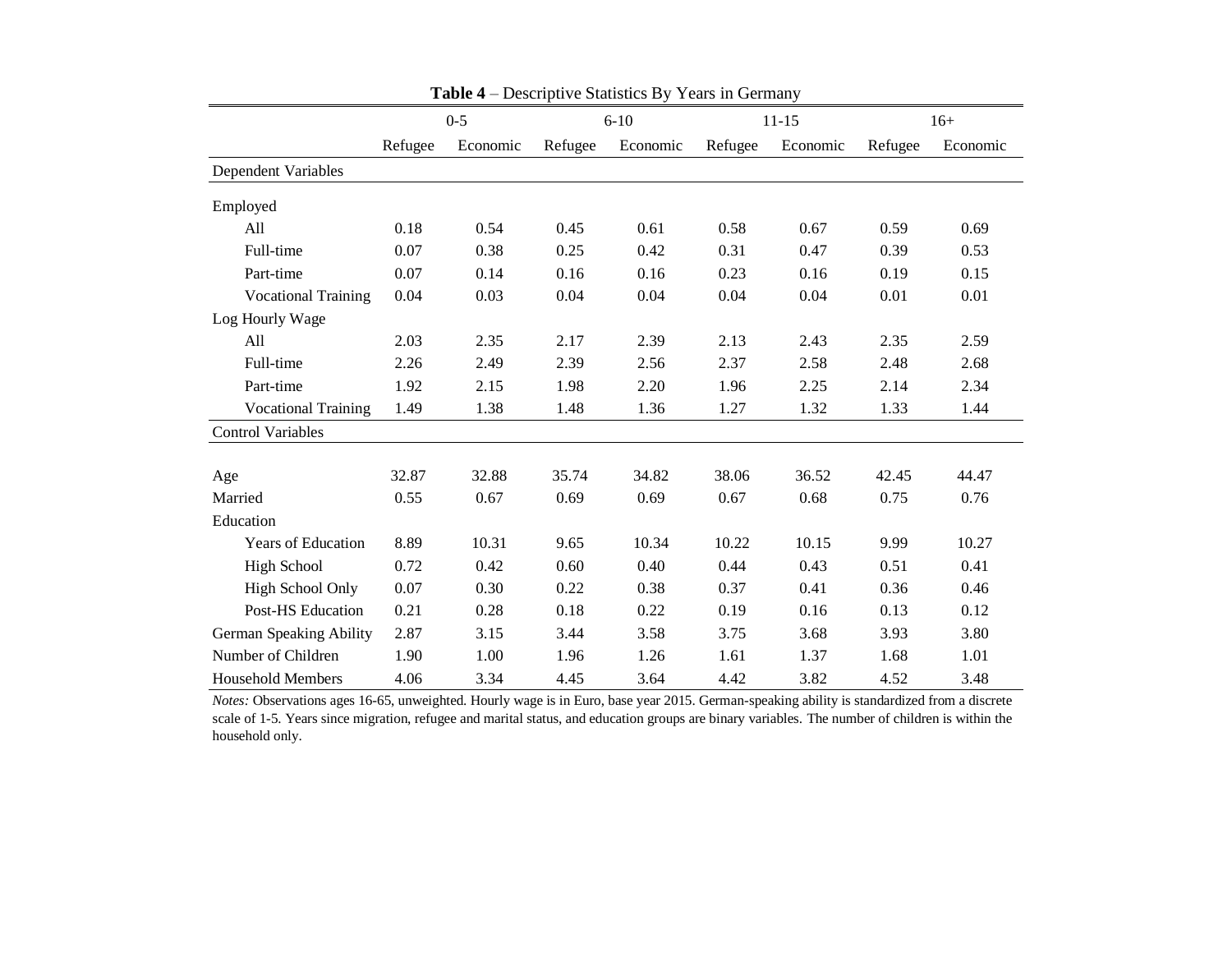|                         | $10010 \nu$ | Employment $(=1$ if yes) | Employment buttes and Hourly Wages |             | Hourly Wages (Logged) |             |  |
|-------------------------|-------------|--------------------------|------------------------------------|-------------|-----------------------|-------------|--|
|                         | All         | Males                    | Females                            | All         | Males                 | Females     |  |
|                         | (1)         | (2)                      | (3)                                | (4)         | (5)                   | (6)         |  |
| Refugee                 | $-0.085***$ | $-0.100***$              | $-0.069***$                        | $-0.158***$ | $-0.209***$           | $-0.076$    |  |
|                         | (0.017)     | (0.025)                  | (0.022)                            | (0.018)     | (0.016)               | (0.049)     |  |
| 6-10 Years              | $0.103***$  | $0.112***$               | $0.103***$                         | $0.048***$  | $0.038*$              | $0.064**$   |  |
|                         | (0.011)     | (0.016)                  | (0.008)                            | (0.013)     | (0.021)               | (0.029)     |  |
| 11-15 Years             | $0.145***$  | $0.126***$               | $0.165***$                         | $0.092***$  | $0.100***$            | $0.089***$  |  |
|                         | (0.013)     | (0.019)                  | (0.011)                            | (0.012)     | (0.016)               | (0.022)     |  |
| $>15$ Years             | $0.149***$  | $0.117***$               | $0.178***$                         | $0.146***$  | $0.148***$            | $0.147***$  |  |
|                         | (0.021)     | (0.022)                  | (0.023)                            | (0.018)     | (0.019)               | (0.030)     |  |
| Age                     | $0.048***$  | $0.045***$               | $0.046***$                         | $0.068***$  | $0.069***$            | $0.065***$  |  |
|                         | (0.001)     | (0.002)                  | (0.002)                            | (0.003)     | (0.002)               | (0.005)     |  |
| Age Squared             | $-0.001***$ | $-0.001***$              | $-0.001***$                        | $-0.001***$ | $-0.001***$           | $-0.001***$ |  |
|                         | (0.000)     | (0.000)                  | (0.000)                            | (0.000)     | (0.000)               | (0.000)     |  |
| Female                  | $-0.226***$ |                          |                                    | $-0.277***$ |                       |             |  |
|                         | (0.008)     |                          |                                    | (0.009)     |                       |             |  |
| High School Graduate    | $0.025***$  | $0.024***$               | $0.023*$                           | $0.105***$  | $0.086***$            | $0.123***$  |  |
|                         | (0.007)     | (0.007)                  | (0.013)                            | (0.008)     | (0.009)               | (0.016)     |  |
| Post-HS Education       | $0.052***$  | $0.046***$               | $0.055**$                          | $0.366***$  | $0.376***$            | $0.346***$  |  |
|                         | (0.012)     | (0.009)                  | (0.021)                            | (0.021)     | (0.027)               | (0.027)     |  |
| German Speaking Ability | $0.072***$  | $0.058***$               | $0.076***$                         | $0.053***$  | $0.044***$            | $0.056***$  |  |
|                         | (0.004)     | (0.004)                  | (0.006)                            | (0.007)     | (0.008)               | (0.008)     |  |
| Married                 | $-0.020**$  | $0.042***$               | $-0.078***$                        | $0.095***$  | $0.144***$            | $0.039**$   |  |
|                         | (0.007)     | (0.011)                  | (0.009)                            | (0.011)     | (0.013)               | (0.016)     |  |
| Number of Children      | $-0.038***$ | $-0.019***$              | $-0.068***$                        | $-0.019***$ | $-0.020***$           | $-0.027**$  |  |
|                         | (0.003)     | (0.004)                  | (0.003)                            | (0.003)     | (0.004)               | (0.011)     |  |
| <b>Baseline Mean</b>    | 0.588       | 0.686                    | 0.489                              | 2.491       | 2.596                 | 2.347       |  |
| $R-sq$                  | 0.314       | 0.352                    | 0.281                              | 0.293       | 0.321                 | 0.227       |  |
| N                       | 51571       | 27200                    | 24371                              | 27215       | 16408                 | 10807       |  |

**Table 5** – Employment Status and Hourly Wages

*Notes*: Standard errors are in parentheses. All regressions are immigrant sample only and control for state, survey year, state\*survey year, and country of origin fixed effects. Employment is binary (0 = not employed, 1 = employed). Hourly wage is in Euro with base year 2015. Regressions for log hourly wage are conditional on employment. German-speaking ability is standardized from a discrete scale of 1-5 (5=excellent). Years since migration, refugee and marital status, and education groups are binary. The number of children only includes children within the household. All results are clustered by state. \*\*\* Significant at the 1 percent level. \*\* Significant at the 5 percent level. \* Significant at the 10 percent level.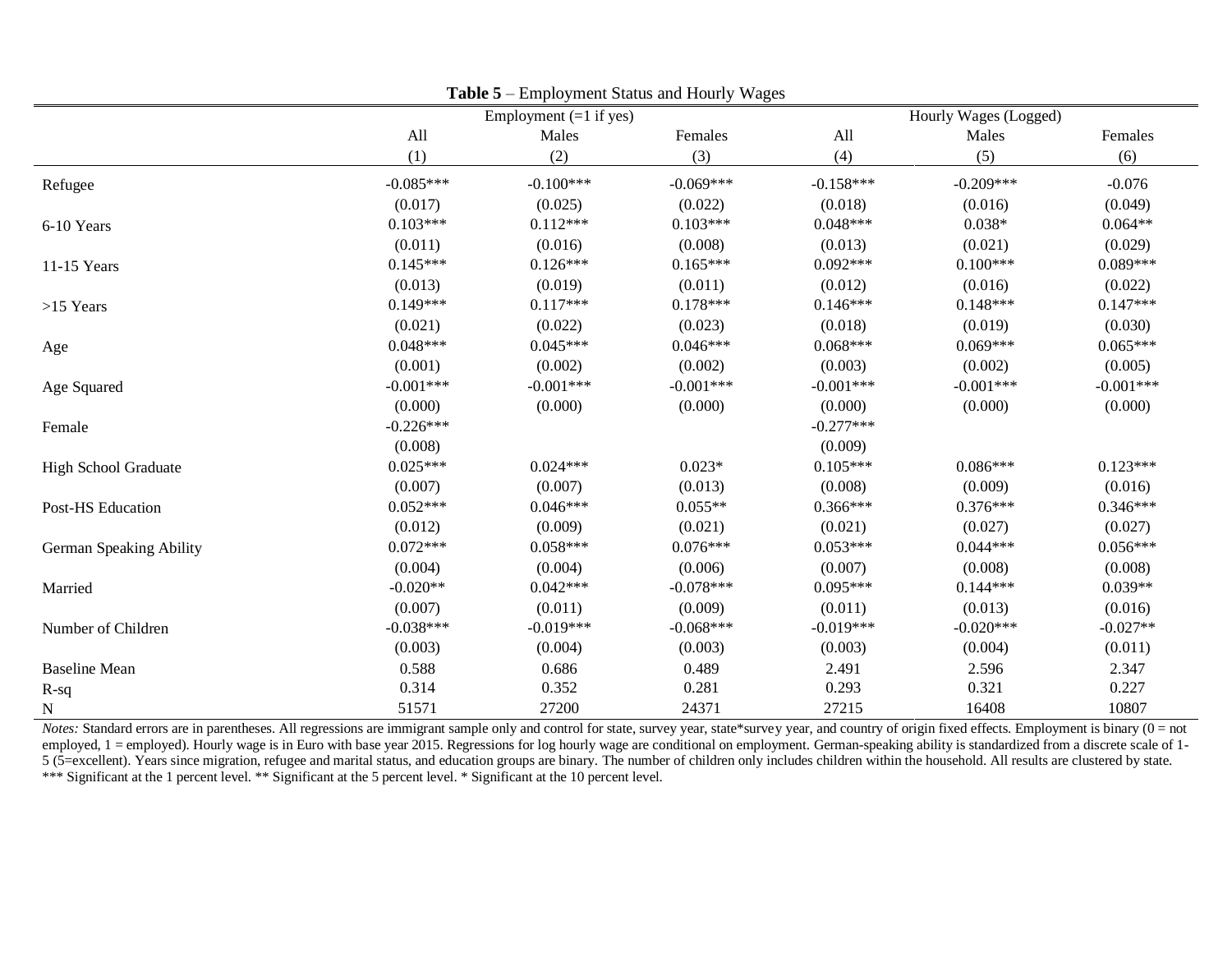|                                   |             |             |             | <b>Lavie <math>\mathbf{v}</math></b> – Employment |             |             |             |             |             |
|-----------------------------------|-------------|-------------|-------------|---------------------------------------------------|-------------|-------------|-------------|-------------|-------------|
|                                   | All         | Males       | Females     | All                                               | Males       | Females     | All         | Males       | Females     |
|                                   | (1)         | (2)         | (3)         | (4)                                               | (5)         | (6)         | (7)         | (8)         | (9)         |
| Refugee                           | $-0.238***$ | $-0.317***$ | $-0.161***$ | $-0.212***$                                       | $-0.307***$ | $-0.125***$ | $-0.196***$ | $-0.268***$ | $-0.130***$ |
|                                   | (0.028)     | (0.028)     | (0.033)     | (0.030)                                           | (0.026)     | (0.038)     | (0.029)     | (0.028)     | (0.036)     |
| Refugee $\times$ 6-10 Years       | $0.210***$  | $0.248***$  | $0.163***$  | $0.208***$                                        | $0.245***$  | $0.161**$   | $0.197***$  | $0.209***$  | $0.163***$  |
|                                   | (0.030)     | (0.023)     | (0.055)     | (0.030)                                           | (0.022)     | (0.056)     | (0.031)     | (0.024)     | (0.055)     |
| Refugee $\times$ 11-15 Years      | $0.252***$  | $0.314***$  | $0.192***$  | $0.251***$                                        | $0.309***$  | $0.194***$  | $0.233***$  | $0.256***$  | $0.198***$  |
|                                   | (0.031)     | (0.030)     | (0.044)     | (0.032)                                           | (0.034)     | (0.044)     | (0.032)     | (0.034)     | (0.045)     |
| Refugee $\times$ >15 Years        | $0.194***$  | $0.291***$  | $0.091***$  | $0.189***$                                        | $0.284***$  | $0.088***$  | $0.166***$  | $0.221***$  | $0.094***$  |
|                                   | (0.036)     | (0.042)     | (0.027)     | (0.038)                                           | (0.046)     | (0.024)     | (0.037)     | (0.048)     | (0.024)     |
| 6-10 Years                        | $0.053***$  | $0.030**$   | $0.077***$  | $0.054***$                                        | $0.030**$   | $0.078***$  | $0.057***$  | $0.041***$  | $0.077***$  |
|                                   | (0.012)     | (0.014)     | (0.011)     | (0.012)                                           | (0.014)     | (0.011)     | (0.012)     | (0.014)     | (0.011)     |
| 11-15 Years                       | $0.092***$  | $0.039*$    | $0.137***$  | $0.094***$                                        | $0.041*$    | $0.139***$  | $0.099***$  | $0.055**$   | $0.138***$  |
|                                   | (0.016)     | (0.019)     | (0.014)     | (0.016)                                           | (0.020)     | (0.014)     | (0.016)     | (0.021)     | (0.015)     |
| $>15$ Years                       | $0.101***$  | 0.034       | $0.157***$  | $0.104***$                                        | 0.036       | $0.159***$  | $0.110***$  | $0.054*$    | $0.158***$  |
|                                   | $-0.238***$ | $-0.317***$ | $-0.161***$ | $-0.212***$                                       | $-0.307***$ | $-0.125***$ | $-0.196***$ | $-0.268***$ | $-0.130***$ |
| Female                            | $-0.226***$ |             |             | $-0.226***$                                       |             |             | $-0.225***$ |             |             |
|                                   | (0.008)     |             |             | (0.008)                                           |             |             | (0.008)     |             |             |
| High School Graduate              | $0.023***$  | $0.022***$  | $0.022*$    | $0.031***$                                        | $0.024***$  | $0.033**$   | $0.034***$  | $0.030***$  | $0.032**$   |
|                                   | (0.007)     | (0.006)     | (0.013)     | (0.009)                                           | (0.007)     | (0.015)     | (0.009)     | (0.007)     | (0.015)     |
| Post-HS Education                 | $0.049***$  | $0.041***$  | $0.053**$   | $0.083***$                                        | $0.062***$  | $0.086**$   | $0.087***$  | $0.074***$  | $0.085**$   |
|                                   | (0.012)     | (0.009)     | (0.021)     | (0.021)                                           | (0.014)     | (0.029)     | (0.021)     | (0.015)     | (0.029)     |
| Refugee $\times$ HS               |             |             |             | $-0.018$                                          | 0.007       | $-0.036$    | $-0.025**$  | $-0.006$    | $-0.033$    |
|                                   |             |             |             | (0.010)                                           | (0.024)     | (0.033)     | (0.011)     | (0.023)     | (0.033)     |
| Refugee $\times$ Post-HS          |             |             |             | $-0.090***$                                       | $-0.044$    | $-0.113***$ | $-0.101***$ | $-0.076**$  | $-0.110***$ |
|                                   |             |             |             | (0.027)                                           | (0.025)     | (0.032)     | (0.028)     | (0.026)     | (0.033)     |
| German Speaking Ability           | $0.072***$  | $0.058***$  | $0.075***$  | $0.072***$                                        | $0.058***$  | $0.075***$  | $0.064***$  | $0.033***$  | $0.076***$  |
|                                   | (0.004)     | (0.003)     | (0.006)     | (0.004)                                           | (0.003)     | (0.006)     | (0.005)     | (0.004)     | (0.008)     |
| Refugee $\times$ Speaking Ability |             |             |             |                                                   |             |             | $0.027***$  | $0.080***$  | $-0.007$    |
|                                   |             |             |             |                                                   |             |             | (0.006)     | (0.005)     | (0.008)     |
| <b>Baseline Mean</b>              | 0.588       | 0.686       | 0.489       | 0.588                                             | 0.686       | 0.489       | 0.588       | 0.686       | 0.489       |
| $R-sq$                            | 0.317       | 0.357       | 0.283       | 0.318                                             | 0.357       | 0.284       | 0.318       | 0.361       | 0.284       |
| ${\bf N}$                         | 51,571      | 27,200      | 24,371      | 51,571                                            | 27,200      | 24,371      | 51,571      | 27,200      | 24,371      |

**Table 6** – Employment

Notes: Standard errors are in parentheses. All regressions are immigrant sample only and control for state, survey year, state\*survey year, and country of origin fixed effects. Employment is binary (0 = not employed, 1 = employed). German-speaking ability is standardized from a discrete scale of 1-5 (5=excellent). Years since migration, refugee and marital status, and education groups are binary. Number of children only includes children within the household. All results are clustered by state.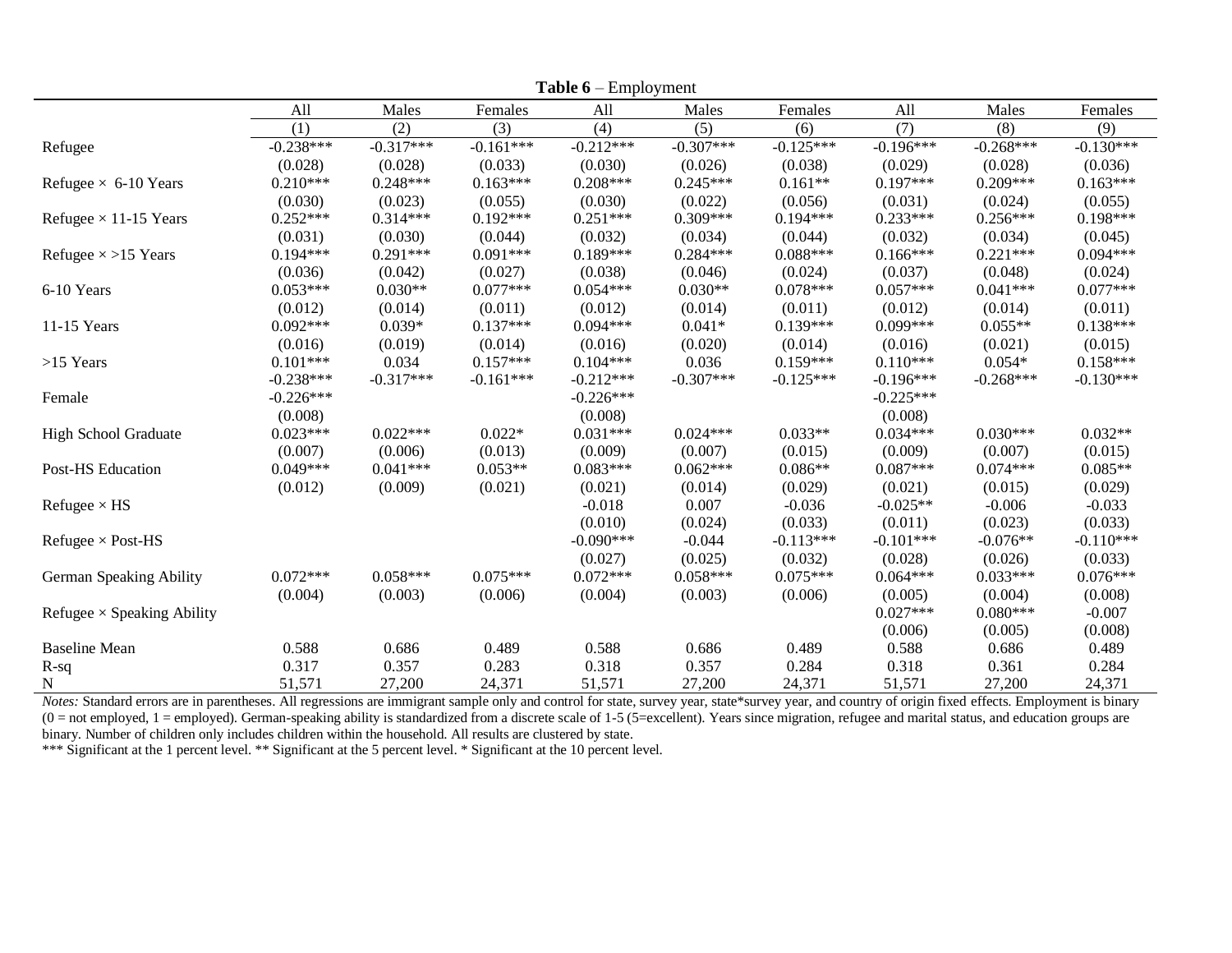|                                   | All         | Males       | Females     | All         | 00--7<br>Males | Females     | All         | Males       | Females     |
|-----------------------------------|-------------|-------------|-------------|-------------|----------------|-------------|-------------|-------------|-------------|
|                                   | (1)         | (2)         | (3)         | (4)         | (5)            | (6)         | (7)         | (8)         | (9)         |
| Refugee                           | $-0.193***$ | $-0.170***$ | $-0.266***$ | $-0.124***$ | $-0.098*$      | $-0.195***$ | $-0.121**$  | $-0.095*$   | $-0.189***$ |
|                                   | (0.041)     | (0.046)     | (0.061)     | (0.040)     | (0.047)        | (0.054)     | (0.042)     | (0.050)     | (0.053)     |
| Refugee $\times$ 6-10 Years       | 0.032       | $-0.068$    | $0.240**$   | 0.028       | $-0.073$       | $0.235***$  | 0.027       | $-0.078$    | $0.239***$  |
|                                   | (0.051)     | (0.041)     | (0.091)     | (0.052)     | (0.044)        | (0.079)     | (0.052)     | (0.046)     | (0.077)     |
| Refugee $\times$ 11-15 Years      | $-0.034$    | $-0.139**$  | $0.170**$   | $-0.036$    | $-0.137**$     | $0.155**$   | $-0.043$    | $-0.147**$  | $0.150**$   |
|                                   | (0.035)     | (0.059)     | (0.069)     | (0.042)     | (0.059)        | (0.064)     | (0.042)     | (0.062)     | (0.063)     |
| Refugee $\times$ >15 Years        | 0.074       | $-0.007$    | $0.231***$  | 0.056       | $-0.019$       | $0.188***$  | 0.043       | $-0.032$    | $0.171***$  |
|                                   | (0.058)     | (0.071)     | (0.053)     | (0.062)     | (0.072)        | (0.046)     | (0.069)     | (0.083)     | (0.048)     |
| 6-10 Years                        | $0.043**$   | $0.047*$    | $0.046*$    | $0.044**$   | $0.048**$      | $0.047*$    | $0.044**$   | $0.049**$   | $0.047*$    |
|                                   | (0.016)     | (0.022)     | (0.026)     | (0.016)     | (0.022)        | (0.026)     | (0.016)     | (0.022)     | (0.026)     |
| 11-15 Years                       | $0.092***$  | $0.114***$  | $0.075***$  | $0.093***$  | $0.118***$     | $0.076***$  | $0.094***$  | $0.120***$  | $0.076***$  |
|                                   | (0.014)     | (0.019)     | (0.020)     | (0.013)     | (0.019)        | (0.019)     | (0.014)     | (0.020)     | (0.020)     |
| $>15$ Years                       | $0.138***$  | $0.152***$  | $0.130***$  | $0.141***$  | $0.157***$     | $0.132***$  | $0.142***$  | $0.159***$  | $0.133***$  |
|                                   | (0.021)     | (0.026)     | (0.027)     | (0.022)     | (0.026)        | (0.027)     | (0.022)     | (0.027)     | (0.027)     |
| Female                            | $-0.277***$ |             |             | $-0.277***$ |                |             | $-0.277***$ |             |             |
|                                   | (0.009)     |             |             | (0.008)     |                |             | (0.008)     |             |             |
| <b>High School Graduate</b>       | $0.105***$  | $0.087***$  | $0.122***$  | $0.113***$  | $0.099***$     | $0.123***$  | $0.113***$  | $0.099***$  | $0.123***$  |
|                                   | (0.008)     | (0.009)     | (0.016)     | (0.011)     | (0.010)        | (0.019)     | (0.012)     | (0.010)     | (0.019)     |
| Post-HS Education                 | $0.366***$  | $0.377***$  | $0.345***$  | $0.402***$  | $0.436***$     | $0.360***$  | $0.403***$  | $0.437***$  | $0.361***$  |
|                                   | (0.021)     | (0.027)     | (0.027)     | (0.023)     | (0.029)        | (0.027)     | (0.023)     | (0.029)     | (0.027)     |
| Refugee $\times$ HS               |             |             |             | $-0.028$    | $-0.044$       | 0.030       | $-0.033$    | $-0.045$    | 0.013       |
|                                   |             |             |             | (0.042)     | (0.038)        | (0.073)     | (0.042)     | (0.037)     | (0.073)     |
| Refugee $\times$ Post-HS          |             |             |             | $-0.257***$ | $-0.282***$    | $-0.256***$ | $-0.265***$ | $-0.288***$ | $-0.275***$ |
|                                   |             |             |             | (0.038)     | (0.038)        | (0.068)     | (0.038)     | (0.037)     | (0.076)     |
| German Speaking Ability           | $0.053***$  | $0.044***$  | $0.056***$  | $0.053***$  | $0.043***$     | $0.057***$  | $0.050***$  | $0.040***$  | $0.055***$  |
|                                   | (0.007)     | (0.008)     | (0.008)     | (0.006)     | (0.007)        | (0.008)     | (0.006)     | (0.006)     | (0.008)     |
| Refugee $\times$ Speaking Ability |             |             |             |             |                |             | 0.025       | 0.027       | 0.031       |
|                                   |             |             |             |             |                |             | (0.022)     | (0.031)     | (0.023)     |
| <b>Baseline Mean</b>              | 2.491       | 2.596       | 2.347       | 2.491       | 2.596          | 2.347       | 2.491       | 2.596       | 2.347       |
| $R-sq$                            | 0.293       | 0.322       | 0.227       | 0.295       | 0.325          | 0.229       | 0.296       | 0.325       | 0.229       |
| $\mathbf N$                       | 27,215      | 16,408      | 10,807      | 27,215      | 16,408         | 10,807      | 27,215      | 16,408      | 10,807      |

**Table 7** – Hourly Wages (Logged)

*Notes:* Standard errors are in parentheses. All regressions are immigrant sample only (conditional on employment) and control for state, survey year, state\*survey year, and country of origin fixed effects. Hourly wage is in Euro with base year 2015. German-speaking ability is standardized from a discrete scale of 1-5 (5=excellent). Years since migration, refugee and marital status, and education groups are binary. The number of children only includes children within the household. All results are clustered by state.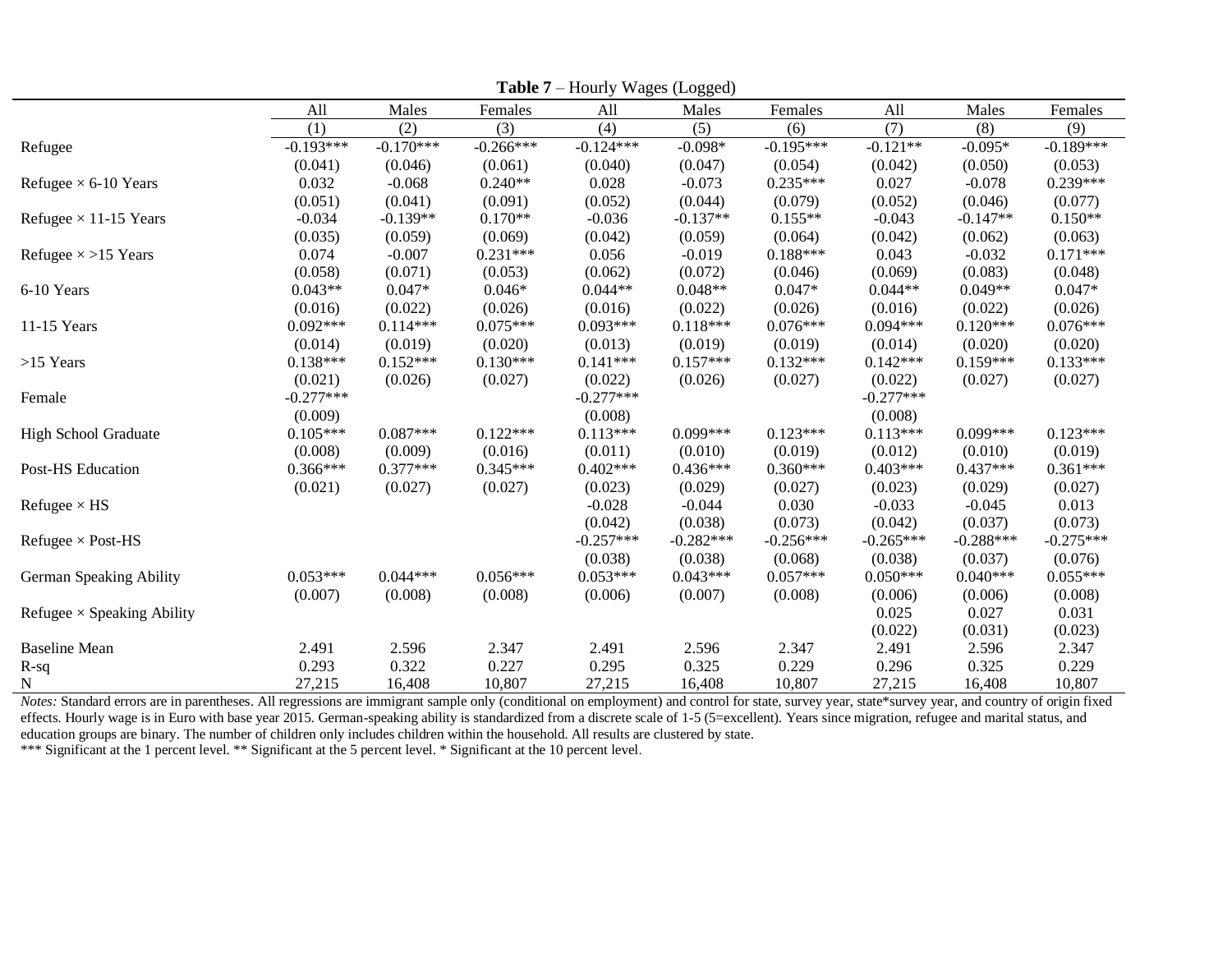| <b>Table 8</b> – Impact on Mechanism Variables |             |                                |              |                    |             |             |  |  |
|------------------------------------------------|-------------|--------------------------------|--------------|--------------------|-------------|-------------|--|--|
|                                                |             | <b>GERMAN-SPEAKING ABILITY</b> |              | YEARS OF EDUCATION |             |             |  |  |
|                                                | All         | 5 or Less                      | $> 5$ Years  | All                | 5 or Less   | $> 5$ Years |  |  |
|                                                | (1)         | (2)                            | (3)          | (4)                | (5)         | (6)         |  |  |
| YSM                                            | $0.052***$  | $0.413***$                     | $0.026***$   | $0.017**$          | $-0.072$    | $0.021**$   |  |  |
|                                                | (0.003)     | (0.030)                        | (0.004)      | (0.008)            | (0.048)     | (0.010)     |  |  |
| <b>YSM Squared</b>                             | $-0.001***$ | $-0.043***$                    | $-0.000$ *** | 0.000              | 0.009       | 0.000       |  |  |
|                                                | (0.000)     | (0.004)                        | (0.000)      | (0.000)            | (0.008)     | (0.000)     |  |  |
| Refugee                                        | $-0.113***$ | $-0.136***$                    | $-0.113***$  | $-0.303***$        | $-0.108$    | $-0.326***$ |  |  |
|                                                | (0.018)     | (0.041)                        | (0.017)      | (0.045)            | (0.075)     | (0.042)     |  |  |
| Female                                         | $-0.359***$ | $-0.256**$                     | $-0.184**$   | $-0.893***$        | $-1.015***$ | 0.056       |  |  |
|                                                | (0.060)     | (0.099)                        | (0.063)      | (0.152)            | (0.173)     | (0.304)     |  |  |
| Refugee $\times$ Female                        | $-0.258***$ | $-0.147**$                     | $-0.166**$   | $-0.016$           | $-0.093$    | $-0.342$    |  |  |
|                                                | (0.032)     | (0.055)                        | (0.063)      | (0.052)            | (0.070)     | (0.263)     |  |  |
| Refugee $\times$ YSM                           | $0.020***$  | $0.073***$                     | $0.009***$   | $0.037***$         | $0.133***$  | $-0.012$    |  |  |
|                                                | (0.002)     | (0.023)                        | (0.003)      | (0.009)            | (0.025)     | (0.015)     |  |  |
| $Ref \times Female \times YSM$                 | $0.013***$  | $-0.025*$                      | $0.010*$     | $0.013*$           | $-0.029$    | $0.029**$   |  |  |
|                                                | (0.003)     | (0.013)                        | (0.005)      | (0.006)            | (0.021)     | (0.014)     |  |  |
| $R-sq$                                         | 0.237       | 0.187                          | 0.158        | 0.239              | 0.215       | 0.238       |  |  |
| $\mathbf N$                                    | 60,324      | 17,855                         | 42,469       | 104,722            | 20,076      | 84,646      |  |  |

*Notes:* Standard errors are in parentheses. YSM=years since migration. All regressions are immigrant sample only and control for state and country of origin fixed effects. German-speaking ability is standardized from a discrete scale of 1-5. YSM denotes the number of years living in Germany. All results are clustered by state.